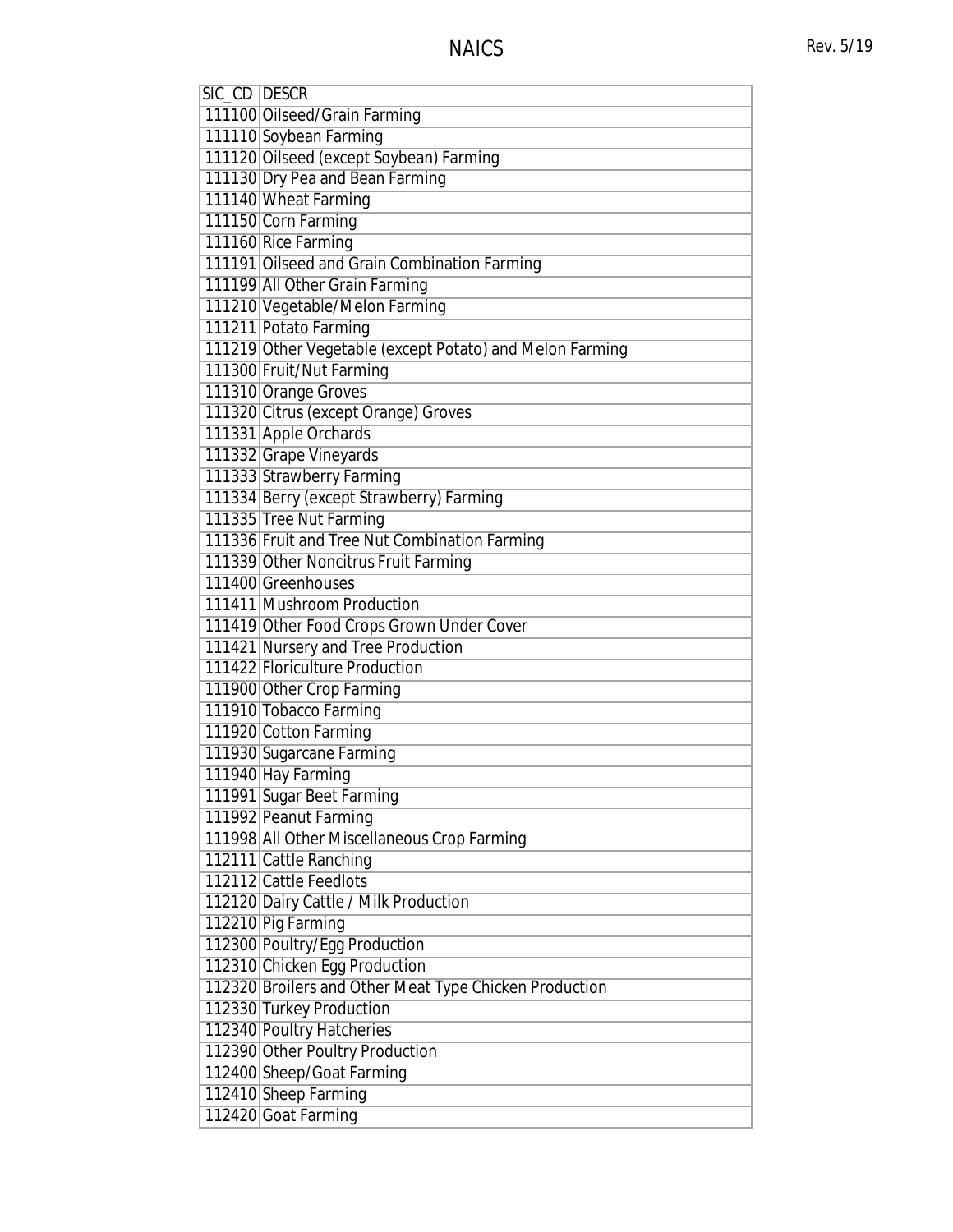| 112510 Animal Aquaculture                                  |
|------------------------------------------------------------|
| 112511 Finfish Farming and Fish Hatcheries                 |
| 112512 Shellfish Farming                                   |
| 112519 Other Aquaculture                                   |
| 112900 Other Animal Production                             |
| 112910 Apiculture                                          |
| 112920 Horses and Other Equine Production                  |
| 112930 Fur-Bearing Animal and Rabbit Production            |
| 112990 All Other Animal Production                         |
| 113110 Timber Tract Operations                             |
| 113210 Forest Nurseries                                    |
| 113310 Logging                                             |
| 114110 Fishing                                             |
| 114111 Finfish Fishing                                     |
| 114112 Shellfish Fishing                                   |
| 114119 Other Marine Fishing                                |
|                                                            |
| 114210 Hunting/Trapping                                    |
| 115110 Crop Production Support                             |
| 115111 Cotton Ginning                                      |
| 115112 Soil Preparation, Planting, and Cultivating         |
| 115113 Crop Harvesting, Primarily by Machine               |
| 115114 Postharvest Crop Activities (except Cotton Ginning) |
| 115115 Farm Labor Contractors and Crew Leaders             |
| 115116 Farm Management Services                            |
| 115210 Animal Production Support                           |
| 115310 Forestry Support                                    |
| 211110 Oil/Gas Extraction                                  |
| 211111 Crude Petroleum and Natural Gas Extraction          |
| 211112 Natural Gas Liquid Extraction                       |
| 212110 Coal Mining                                         |
| 212111 Bituminous Coal and Lignite Surface Mining          |
| 212112 Bituminous Coal Underground Mining                  |
| 212113 Anthracite Mining                                   |
| 212200 Metal Ore Mining                                    |
| 212210 Iron Ore Mining                                     |
| 212221 Gold Ore Mining                                     |
| 212222 Silver Ore Mining                                   |
| 212231 Lead Ore and Zinc Ore Mining                        |
| 212234 Copper Ore and Nickel Ore Mining                    |
| 212291 Uranium-Radium-Vanadium Ore Mining                  |
| 212299 All Other Metal Ore Mining                          |
| 212310 Stone Mining/Quarrying                              |
| 212311 Dimension Stone Mining and Quarrying                |
| 212312 Crushed and Broken Limestone Mining and Quarrying   |
| 212313 Crushed and Broken Granite Mining and Quarrying     |
| 212319 Other Crushed and Broken Stone Mining and Quarrying |
| 212320 Sand/Gravel/Clay Mining/Quarrying                   |
| 212321 Construction Sand and Gravel Mining                 |
| 212322 Industrial Sand Mining                              |
|                                                            |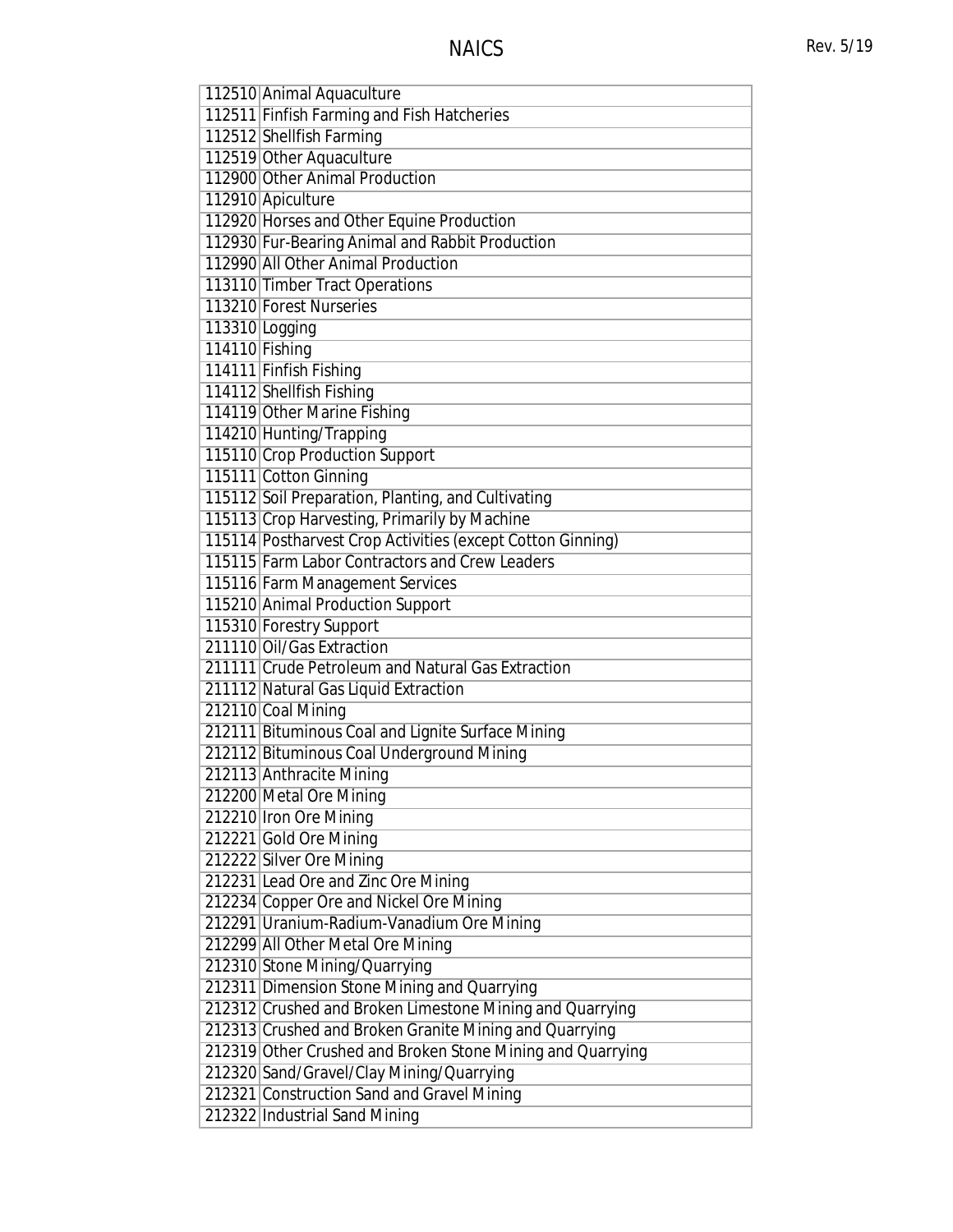| 212324 Kaolin and Ball Clay Mining                                  |
|---------------------------------------------------------------------|
| 212325 Clay and Ceramic and Refractory Minerals Mining              |
| 212390 Other Mining/Quarrying                                       |
| 212391 Potash, Soda, and Borate Mineral Mining                      |
| 212392 Phosphate Rock Mining                                        |
| 212393 Other Chemical and Fertilizer Mineral Mining                 |
| 212399 All Other Nonmetallic Mineral Mining                         |
| 213110 Mining Support Activities                                    |
| 213111 Drilling Oil and Gas Wells                                   |
| 213112 Support Activities for Oil and Gas Operations                |
| 213113 Support Activities for Coal Mining                           |
| 213114 Support Activities for Metal Mining                          |
| 213115 Support Activities for Nonmetallic Minerals (except Fuels) M |
| 221100 Electric Generation/Transmission/Distribution                |
| 221111 Hydroelectric Power Generation                               |
| 221112 Fossil Fuel Electric Power Generation                        |
| 221113 Nuclear Electric Power Generation                            |
| 221114 Solar Electric Power Generation                              |
| 221115 Wind Electric Power Generation                               |
| 221116 Geothermal Electric Power Generation                         |
| 221117 Biomass Electric Power Generation                            |
|                                                                     |
| 221118 Other Electric Power Generation                              |
| 221121 Electric Bulk Power Transmission and Control                 |
| 221122 Electric Power Distribution                                  |
| 221210 Natural Gas Distribution                                     |
| 221300 Steam/Water/Sewage Systems                                   |
| 221310 Water Supply and Irrigation Systems                          |
| 221320 Sewage Treatment Facilities                                  |
| 221330 Steam and Air-Conditioning Supply                            |
| 221500 Combination Gas and Electric                                 |
| 236110 Residential Bldg Construction                                |
| 236115 New Single-Family Housing Construction except For-Sale Buil  |
| 236116 New Multifamily Housing Construction except For-Sale Builde  |
| 236117 New Housing For-Sale Builders                                |
| 236118 Residential Remodelers                                       |
| 236200 Commercial Bldg Construction                                 |
| 236210 Industrial Building Construction                             |
| 236220 Commercial and Institutional Building Construction           |
| 237100 Utility System Construction                                  |
| 237110 Water and Sewer Line and Related Structures Construction     |
| 237120 Oil and Gas Pipeline and Related Structures Construction     |
| 237130 Power and Communication Line and Related Structures Construc |
| 237210 Land Subdivision                                             |
| 237310 Road/ Bridge Construction                                    |
| 237990 Other Heavy/Civil Engineering Construction                   |
| 238100 Foundation/Structure/Bldg/Exterior Contractors               |
| 238110 Poured Concrete Foundation and Structure Contractors         |
| 238120 Structural Steel and Precast Concrete Contractors            |
| 238130 Framing Contractors                                          |
|                                                                     |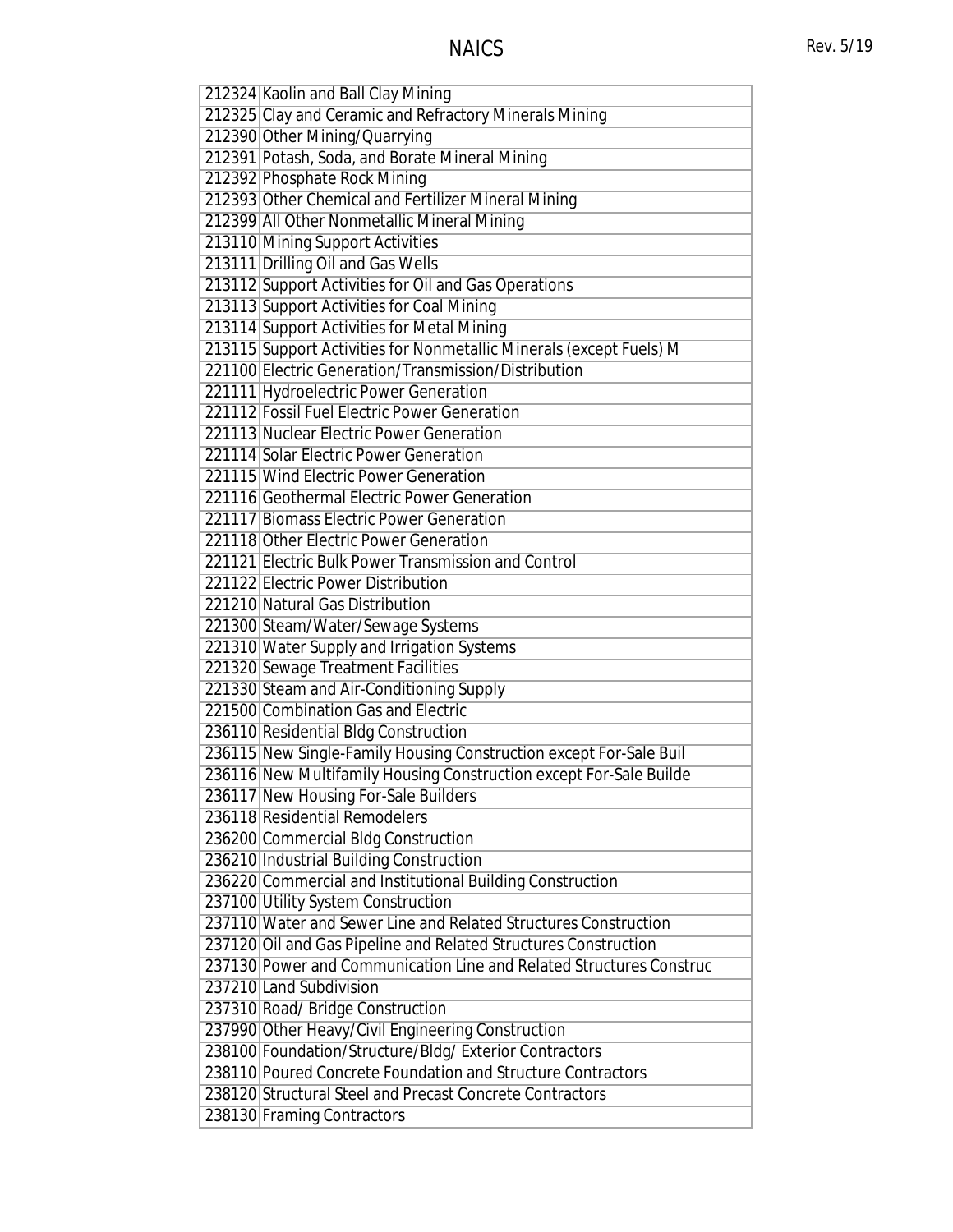| 238140 Masonry Contractors                                          |
|---------------------------------------------------------------------|
| 238150 Glass and Glazing Contractors                                |
| 238160 Roofing Contractors                                          |
| 238170 Siding Contractors                                           |
| 238190 Other Foundation, Structure, and Building Exterior Contracto |
| 238210 Electrical Contractors                                       |
| 238220 Plumbing/Heating/AC Contractors                              |
| 238290 Other Building Equipment Contractors                         |
| 238300 Building Finishing Contractors                               |
| 238310 Drywall and Insulation Contractors                           |
| 238320 Painting and Wall Covering Contractors                       |
| 238330 Flooring Contractors                                         |
| 238340 Tile and Terrazzo Contractors                                |
| 238350 Finish Carpentry Contractors                                 |
| 238390 Other Building Finishing Contractors                         |
| 238900 Other Specialty Trade Contractors                            |
| 238910 Site Preparation Contractors                                 |
| 238990 All Other Specialty Trade Contractors                        |
| 311110 Animal Food Mfg                                              |
| 311111 Dog and Cat Food Manufacturing                               |
| 311119 Other Animal Food Manufacturing                              |
| 311200 Grain/Oilseed Milling                                        |
| 311211 Flour Milling                                                |
| 311212 Rice Milling                                                 |
| 311213 Malt Manufacturing                                           |
| 311221 Wet Corn Milling                                             |
| 311224 Soybean and Other Oilseed Processing                         |
| 311225 Fats and Oils Refining and Blending                          |
| 311230 Breakfast Cereal Manufacturing                               |
| 311300 Sugar Product Mfg                                            |
| 311313 Beet Sugar Manufacturing                                     |
| 311314 Cane Sugar Manufacturing                                     |
| 311340 Nonchocolate Confectionery Manufacturing                     |
| 311351 Chocolate and Confectionery Manufacturing from Cacao Beans   |
| 311352 Confectionery Manufacturing from Purchased Chocolate         |
| 311400 Fruit/Vegetable Preserving Mfg                               |
| 311411 Frozen Fruit, Juice, and Vegetable Manufacturing             |
| 311412 Frozen Specialty Food Manufacturing                          |
| 311421 Fruit and Vegetable Canning                                  |
| 311422 Specialty Canning                                            |
| 311423 Dried and Dehydrated Food Manufacturing                      |
| 311500 Dairy Product Mfg                                            |
| 311511 Fluid Milk Manufacturing                                     |
| 311512 Creamery Butter Manufacturing                                |
| 311513 Cheese Manufacturing                                         |
| 311514 Dry, Condensed, and Evaporated Dairy Product Manufacturing   |
| 311520 Ice Cream and Frozen Dessert Manufacturing                   |
| 311610 Animal Processing                                            |
| 311611 Animal (except Poultry) Slaughtering                         |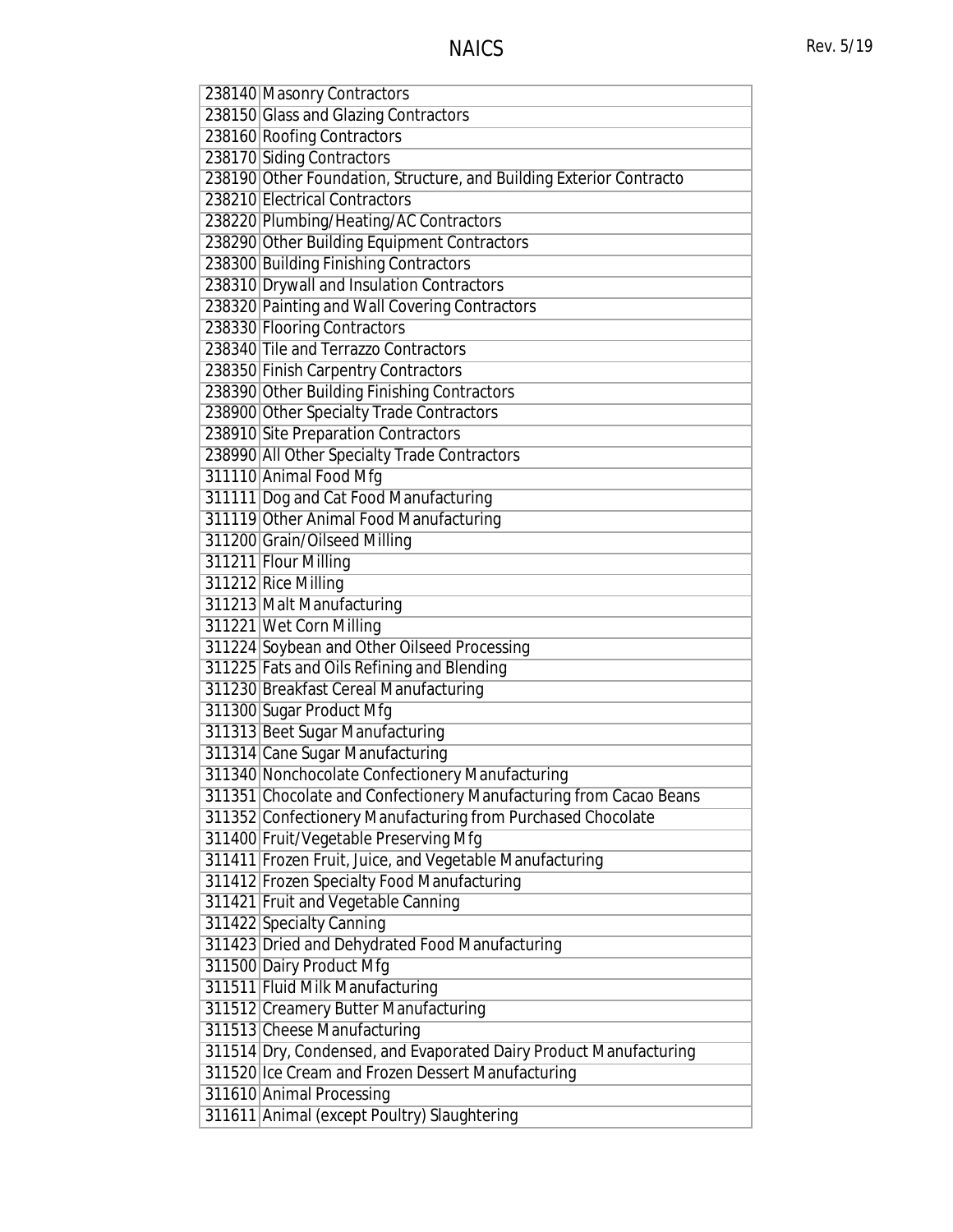| 311612 Meat Processed from Carcasses                                |
|---------------------------------------------------------------------|
|                                                                     |
| 311613 Rendering and Meat Byproduct Processing                      |
| 311615 Poultry Processing                                           |
| 311710 Seafood Product Prep<br>311800 Bakeries/Tortilla Mfg         |
|                                                                     |
| 311811 Retail Bakeries                                              |
| 311812 Commercial Bakeries                                          |
| 311813 Frozen Cakes, Pies, and Other Pastries Manufacturing         |
| 311821 Cookie and Cracker Manufacturing                             |
| 311824 Dry Pasta, Dough, and Flour Mixes Manufacturing from Purchas |
| 311830 Tortilla Manufacturing                                       |
| 311900 Other Food Mfg                                               |
| 311911 Roasted Nuts and Peanut Butter Manufacturing                 |
| 311919 Other Snack Food Manufacturing                               |
| 311920 Coffee and Tea Manufacturing                                 |
| 311930 Flavoring Syrup and Concentrate Manufacturing                |
| 311941 Mayonnaise, Dressing, and Other Prepared Sauce Manufacturing |
| 311942 Spice and Extract Manufacturing                              |
| 311991 Perishable Prepared Food Manufacturing                       |
| 311999 All Other Miscellaneous Food Manufacturing                   |
| 312110 Soft Drink/Ice Mfg                                           |
| 312111 Soft Drink Manufacturing                                     |
| 312112 Bottled Water Manufacturing                                  |
| 312113 Ice Manufacturing                                            |
| 312120 Breweries                                                    |
| 312130 Wineries                                                     |
| 312140 Distilleries                                                 |
| 312230 Tobacco Manufacturing                                        |
| 313000 Textile Mills                                                |
| 313110 Fiber, Yarn, and Thread Mills                                |
| 313210 Broadwoven Fabric Mills                                      |
| 313220 Narrow Fabric Mills and Schiffli Machine Embroidery          |
| 313230 Nonwoven Fabric Mills                                        |
| 313240 Knit Fabric Mills                                            |
| 313310 Textile and Fabric Finishing Mills                           |
| 313320 Fabric Coating Mills                                         |
| 314000 Textile Product Mills                                        |
| 314110 Carpet and Rug Mills                                         |
| 314120 Curtain and Linen Mills                                      |
| 314910 Textile Bag and Canvas Mills                                 |
| 314994 Rope, Cordage, Twine, Tire Cord, and Tire Fabric Mills       |
| 314999 All Other Miscellaneous Textile Product Mills                |
| 315100 Apparel Knitting Mills                                       |
| 315110 Hosiery and Sock Mills                                       |
| 315190 Other Apparel Knitting Mills                                 |
| 315210 Cut/Sew Apparel Contractors                                  |
| 315220 Men's and Boy's Apparel Mfg                                  |
| 315230 Women's and Girl's Apparel Mfg                               |
| 315240 Women's, Girls', and Infants' Cut and Sew Apparel Manufactur |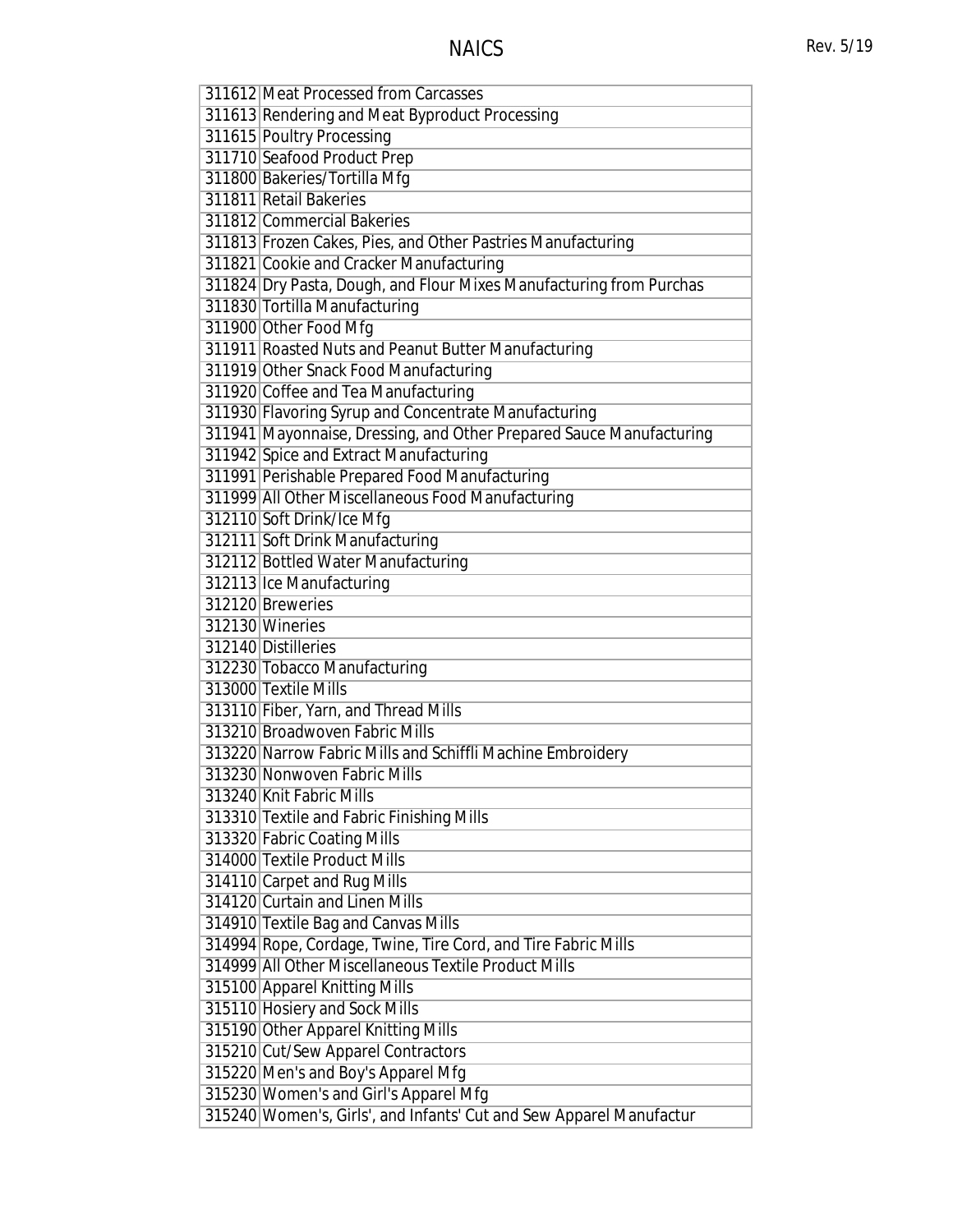| 315280 Other Cut and Sew Apparel Manufacturing                 |
|----------------------------------------------------------------|
| 315290 Other Apparel Mfg                                       |
| 315990 Apparel Accessories/Other Apparel Mfg                   |
| 316110 Leather/Hide Tanning Finishing                          |
| 316210 Footwear Mfg                                            |
| 316990 Other Leather/Allied Product Mfg                        |
| 316992 Women's Handbag and Purse Manufacturing                 |
| 316998 All Other Leather Good and Allied Product Manufacturing |
| 321110 Sawmills/Wood Preservation                              |
| 321113 Sawmills                                                |
| 321114 Wood Preservation                                       |
| 321210 Veneer/Plywood Product Mfg                              |
| 321211 Hardwood Veneer and Plywood Manufacturing               |
| 321212 Softwood Veneer and Plywood Manufacturing               |
| 321213 Engineered Wood Member (except Truss) Manufacturing     |
| 321214 Truss Manufacturing                                     |
| 321219 Reconstituted Wood Product Manufacturing                |
| 321900 Other Wood Product Mfg                                  |
| 321911 Wood Window and Door Manufacturing                      |
| 321912 Cut Stock, Resawing Lumber, and Planing                 |
| 321918 Other Millwork (including Flooring)                     |
| 321920 Wood Container and Pallet Manufacturing                 |
| 321991 Manufactured Home (Mobile Home) Manufacturing           |
| 321992 Prefabricated Wood Building Manufacturing               |
| 321999 All Other Miscellaneous Wood Product Manufacturing      |
| 322100 Paper/Pulp Mills                                        |
| 322110 Pulp Mills                                              |
| 322121 Paper (except Newsprint) Mills                          |
| 322122 Newsprint Mills                                         |
| 322130 Paperboard Mills                                        |
| 322200 Converted Paper Product Mfg                             |
| 322211 Corrugated and Solid Fiber Box Manufacturing            |
| 322212 Folding Paperboard Box Manufacturing                    |
| 322219 Other Paperboard Container Manufacturing                |
| 322220 Paper Bag and Coated and Treated Paper Manufacturing    |
| 322230 Stationery Product Manufacturing                        |
| 322291 Sanitary Paper Product Manufacturing                    |
| 322299 All Other Converted Paper Product Manufacturing         |
| 323100 Printing/Related Support Activities                     |
| 323111 Commercial Printing (except Screen and Books)           |
| 323113 Commercial Screen Printing                              |
| 323117 Books Printing                                          |
| 323120 Support Activities for Printing                         |
| 324110 Petroleum Refineries                                    |
| 324120 Paving/Roofing Materials Mfg                            |
| 324121 Asphalt Paving Mixture and Block Manufacturing          |
| 324122 Asphalt Shingle and Coating Materials Manufacturing     |
| 324190 Other Petroleum/Coal Products Mfg                       |
| 324191 Petroleum Lubricating Oil and Grease Manufacturing      |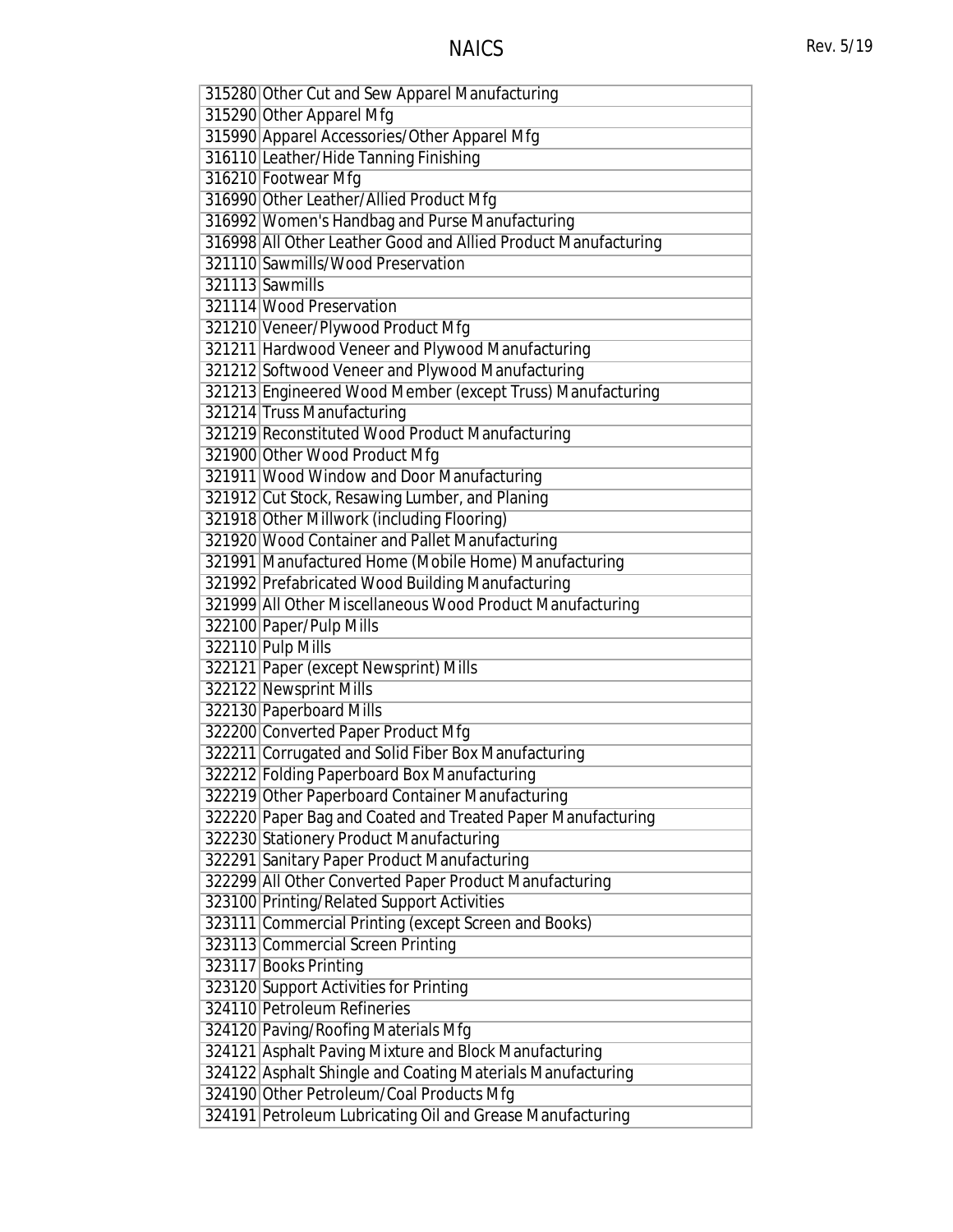| 324199 All Other Petroleum and Coal Products Manufacturing          |
|---------------------------------------------------------------------|
| 325100 Basic Chemical Mfg                                           |
| 325110 Petrochemical Manufacturing                                  |
| 325120 Industrial Gas Manufacturing                                 |
| 325130 Synthetic Dye and Pigment Manufacturing                      |
| 325180 Other Basic Inorganic Chemical Manufacturing                 |
| 325193 Ethyl Alcohol Manufacturing                                  |
| 325194 Cyclic Crude, Intermediate, and Gum and Wood Chemical Manufa |
| 325199 All Other Basic Organic Chemical Manufacturing               |
| 325200 Resin/Synthetic Rubber/Fibers Mfg                            |
| 325211 Plastics Material and Resin Manufacturing                    |
| 325212 Synthetic Rubber Manufacturing                               |
| 325220 Artificial and Synthetic Fibers and Filaments Manufacturing  |
| 325300 Fertilizer/Other Agricultural Chemical Mfg                   |
| 325311 Nitrogenous Fertilizer Manufacturing                         |
| 325312 Phosphatic Fertilizer Manufacturing                          |
| 325314 Fertilizer (Mixing Only) Manufacturing                       |
| 325320 Pesticide and Other Agricultural Chemical Manufacturing      |
| 325410 Pharmaceutical Mfg                                           |
| 325411 Medicinal and Botanical Manufacturing                        |
| 325412 Pharmaceutical Preparation Manufacturing                     |
| 325413 In-Vitro Diagnostic Substance Manufacturing                  |
| 325414 Biological Product (except Diagnostic) Manufacturing         |
| 325500 Paint, Coating, and Adhesive Mfg                             |
| 325510 Paint and Coating Manufacturing                              |
| 325520 Adhesive Manufacturing                                       |
| 325600 Cleaning Materials Mfg                                       |
|                                                                     |
| 325611 Soap and Other Detergent Manufacturing                       |
| 325612 Polish and Other Sanitation Good Manufacturing               |
| 325613 Surface Active Agent Manufacturing                           |
| 325620 Toilet Preparation Manufacturing                             |
| 325900 Other Chemical Product/Preparation Mfg                       |
| 325910 Printing Ink Manufacturing                                   |
| 325920 Explosives Manufacturing                                     |
| 325991 Custom Compounding of Purchased Resins                       |
| 325992 Photographic Film, Paper, Plate, and Chemical Manufacturing  |
| 325998 All Other Miscellaneous Chemical Product and Preparation Man |
| 326100 Plastics Product Mfg                                         |
| 326111 Plastics Bag and Pouch Manufacturing                         |
| 326112 Plastics Packaging Film and Sheet (including Laminated) Manu |
| 326113 Unlaminated Plastics Film and Sheet (except Packaging) Manuf |
| 326121 Unlaminated Plastics Profile Shape Manufacturing             |
| 326122 Plastics Pipe and Pipe Fitting Manufacturing                 |
| 326130 Laminated Plastics Plate, Sheet (except Packaging), and Shap |
| 326140 Polystyrene Foam Product Manufacturing                       |
| 326150 Urethane and Other Foam Product (except Polystyrene) Manufac |
| 326160 Plastics Bottle Manufacturing                                |
| 326191 Plastics Plumbing Fixture Manufacturing                      |
| 326199 All Other Plastics Product Manufacturing                     |
|                                                                     |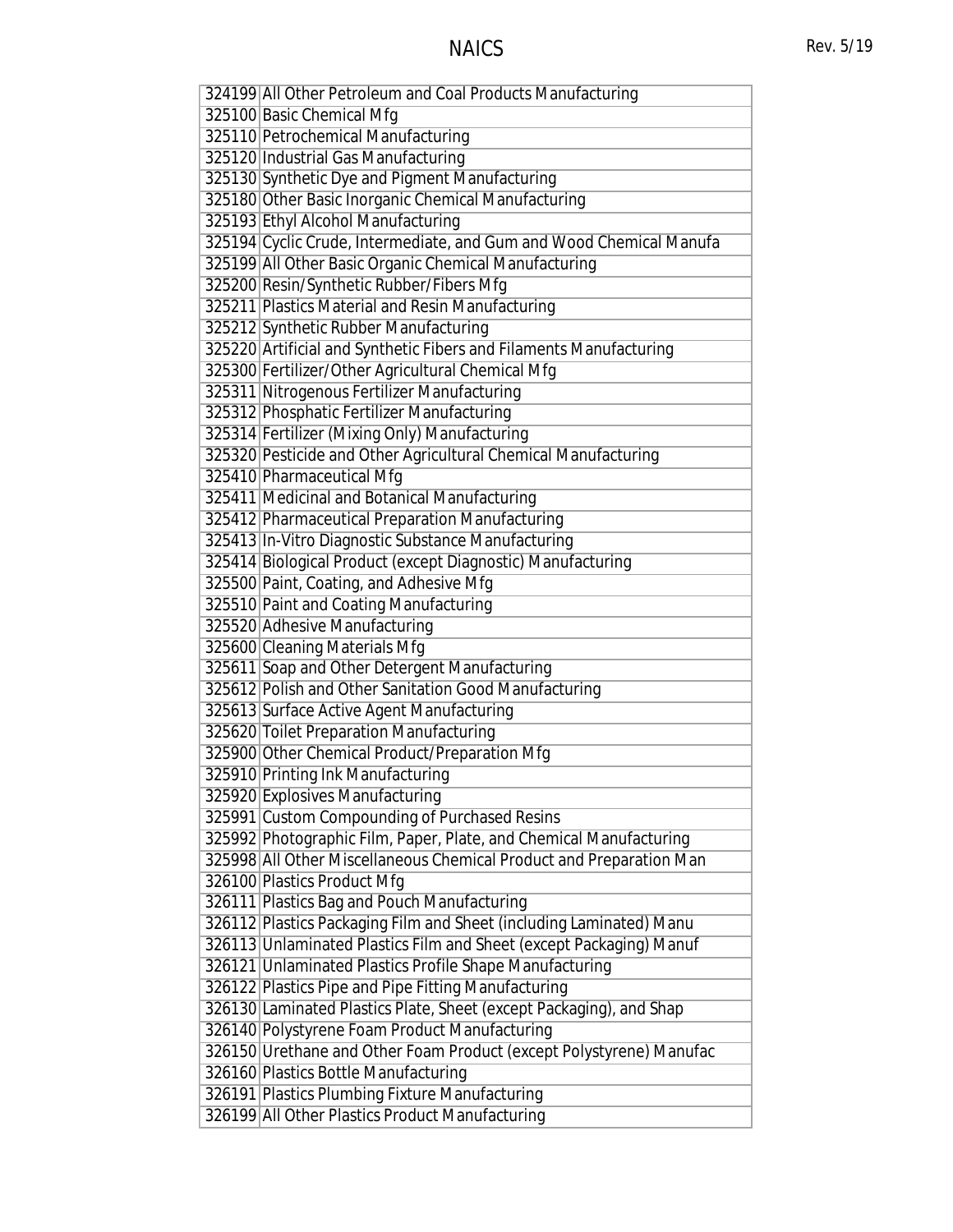| 326200 Rubber Product Mfg                                           |
|---------------------------------------------------------------------|
| 326211 Tire Manufacturing (except Retreading)                       |
| 326212 Tire Retreading                                              |
| 326220 Rubber and Plastics Hoses and Belting Manufacturing          |
| 326291 Rubber Product Manufacturing for Mechanical Use              |
| 326299 All Other Rubber Product Manufacturing                       |
| 327100 Clay Product/Refractory Mfg                                  |
| 327110 Pottery, Ceramics, and Plumbing Fixture Manufacturing        |
| 327120 Clay Building Material and Refractories Manufacturing        |
| 327210 Glass/Glass Product Mfg                                      |
| 327211 Flat Glass Manufacturing                                     |
| 327212 Other Pressed and Blown Glass and Glassware Manufacturing    |
| 327213 Glass Container Manufacturing                                |
| 327215 Glass Product Manufacturing Made of Purchased Glass          |
| 327300 Cement/Concrete Product Mfg                                  |
| 327310 Cement Manufacturing                                         |
| 327320 Ready-Mix Concrete Manufacturing                             |
| 327331 Concrete Block and Brick Manufacturing                       |
| 327332 Concrete Pipe Manufacturing                                  |
| 327390 Other Concrete Product Manufacturing                         |
| 327400 Lime/Gypsum Product Mfg                                      |
| 327410 Lime Manufacturing                                           |
| 327420 Gypsum Product Manufacturing                                 |
| 327900 Other Nonmetallic Mineral Product Mfg                        |
| 327910 Abrasive Product Manufacturing                               |
| 327991 Cut Stone and Stone Product Manufacturing                    |
| 327992 Ground or Treated Mineral and Earth Manufacturing            |
| 327993 Mineral Wool Manufacturing                                   |
| 327999 All Other Miscellaneous Nonmetallic Mineral Product Manufact |
| 331110   Iron/Steel Mills/Ferroalloy Mfg                            |
| 331200 Steel Product from Purchased Steel                           |
| 331210 Iron and Steel Pipe and Tube Manufacturing from Purchased St |
| 331221 Rolled Steel Shape Manufacturing                             |
| 331222 Steel Wire Drawing                                           |
| 331310 Aluminum Production/Processing                               |
| 331313 Alumina Refining and Primary Aluminum Production             |
| 331314 Secondary Smelting and Alloying of Aluminum                  |
| 331315 Aluminum Sheet, Plate, and Foil Manufacturing                |
| 331318 Other Aluminum Rolling, Drawing, and Extruding               |
| 331400 Nonferrous Metal Production/Processing                       |
| 331410 Nonferrous Metal (except Aluminum) Smelting and Refining     |
| 331420 Copper Rolling, Drawing, Extruding, and Alloying             |
| 331491 Nonferrous Metal (except Copper and Aluminum) Rolling, Drawi |
| 331492 Secondary Smelting, Refining, and Alloying of Nonferrous Met |
| 331500 Foundries                                                    |
| 331511 Iron Foundries                                               |
| 331512 Steel Investment Foundries                                   |
| 331513 Steel Foundries (except Investment)                          |
| 331523 Nonferrous Metal Die-Casting Foundries                       |
|                                                                     |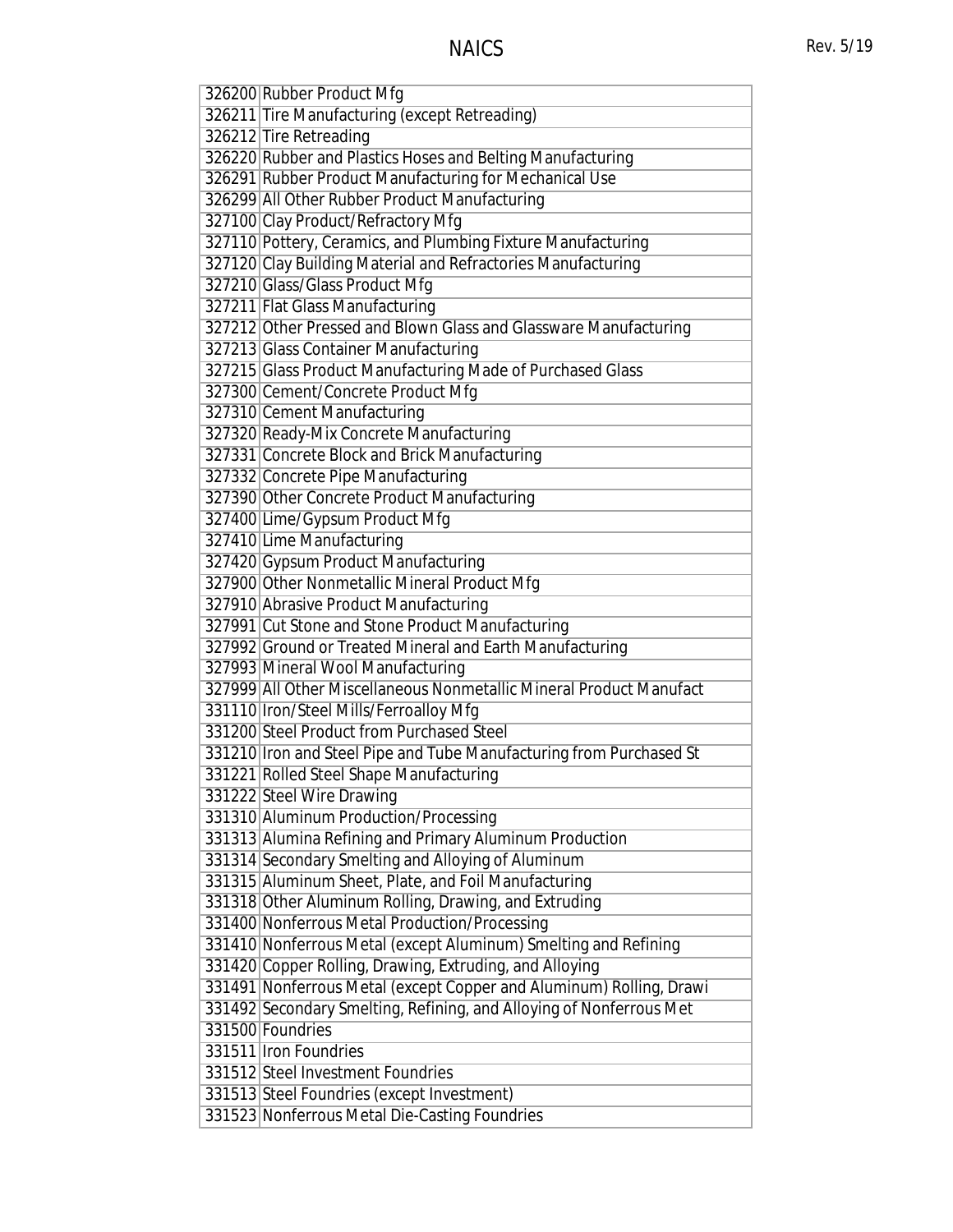| 331524 Aluminum Foundries (except Die-Casting)                      |
|---------------------------------------------------------------------|
| 331529 Other Nonferrous Metal Foundries (except Die-Casting)        |
| 332110 Forging/Stamping                                             |
| 332111 Iron and Steel Forging                                       |
| 332112 Nonferrous Forging                                           |
| 332114 Custom Roll Forming                                          |
| 332117 Powder Metallurgy Part Manufacturing                         |
| 332119 Metal Crown, Closure, and Other Metal Stamping (except Autom |
| 332210 Cutlery/Handtool Mfg                                         |
| 332215 Metal Kitchen Cookware, Utensil, Cutlery, and Flatware (exce |
| 332216 Saw Blade and Handtool Manufacturing                         |
| 332300 Architectural/Structural Metals Mfg                          |
| 332311 Prefabricated Metal Building and Component Manufacturing     |
| 332312 Fabricated Structural Metal Manufacturing                    |
| 332313 Plate Work Manufacturing                                     |
| 332321 Metal Window and Door Manufacturing                          |
| 332322 Sheet Metal Work Manufacturing                               |
| 332323 Ornamental and Architectural Metal Work Manufacturing        |
| 332400 Boiler/Tank/Shipping                                         |
| 332410 Power Boiler and Heat Exchanger Manufacturing                |
| 332420 Metal Tank (Heavy Gauge) Manufacturing                       |
| 332431 Metal Can Manufacturing                                      |
| 332439 Other Metal Container Manufacturing                          |
| 332510 Hardware manufacturing                                       |
| 332610 Spring & wire products manufacturing                         |
| 332613 Spring Manufacturing                                         |
| 332618 Other Fabricated Wire Product Manufacturing                  |
| 332700 Machine shops, turned product and screw, nut & bolt manufact |
| 332710 Machine Shops                                                |
| 332721 Precision Turned Product Manufacturing                       |
| 332722 Bolt, Nut, Screw, Rivet, and Washer Manufacturing            |
| 332810 Coating/Engraving/Heat Treating                              |
| 332811 Metal Heat Treating                                          |
| 332812 Metal Coating, Engraving (except Jewelry and Silverware), an |
| 332813 Electroplating, Plating, Polishing, Anodizing, and Coloring  |
| 332900 Other Fabricated Metal Product Mfg                           |
| 332911 Industrial Valve Manufacturing                               |
| 332912 Fluid Power Valve and Hose Fitting Manufacturing             |
| 332913 Plumbing Fixture Fitting and Trim Manufacturing              |
| 332919 Other Metal Valve and Pipe Fitting Manufacturing             |
| 332991 Ball and Roller Bearing Manufacturing                        |
|                                                                     |
| 332992 Small Arms Ammunition Manufacturing                          |
| 332993 Ammunition (except Small Arms) Manufacturing                 |
| 332994 Small Arms, Ordnance, and Ordnance Accessories Manufacturing |
| 332996 Fabricated Pipe and Pipe Fitting Manufacturing               |
| 332999 All Other Miscellaneous Fabricated Metal Product Manufacturi |
| 333100 Agriculture/Construct/Mining Machinery Mfg                   |
| 333111 Farm Machinery and Equipment Manufacturing                   |
| 333112 Lawn and Garden Tractor and Home Lawn and Garden Equipment M |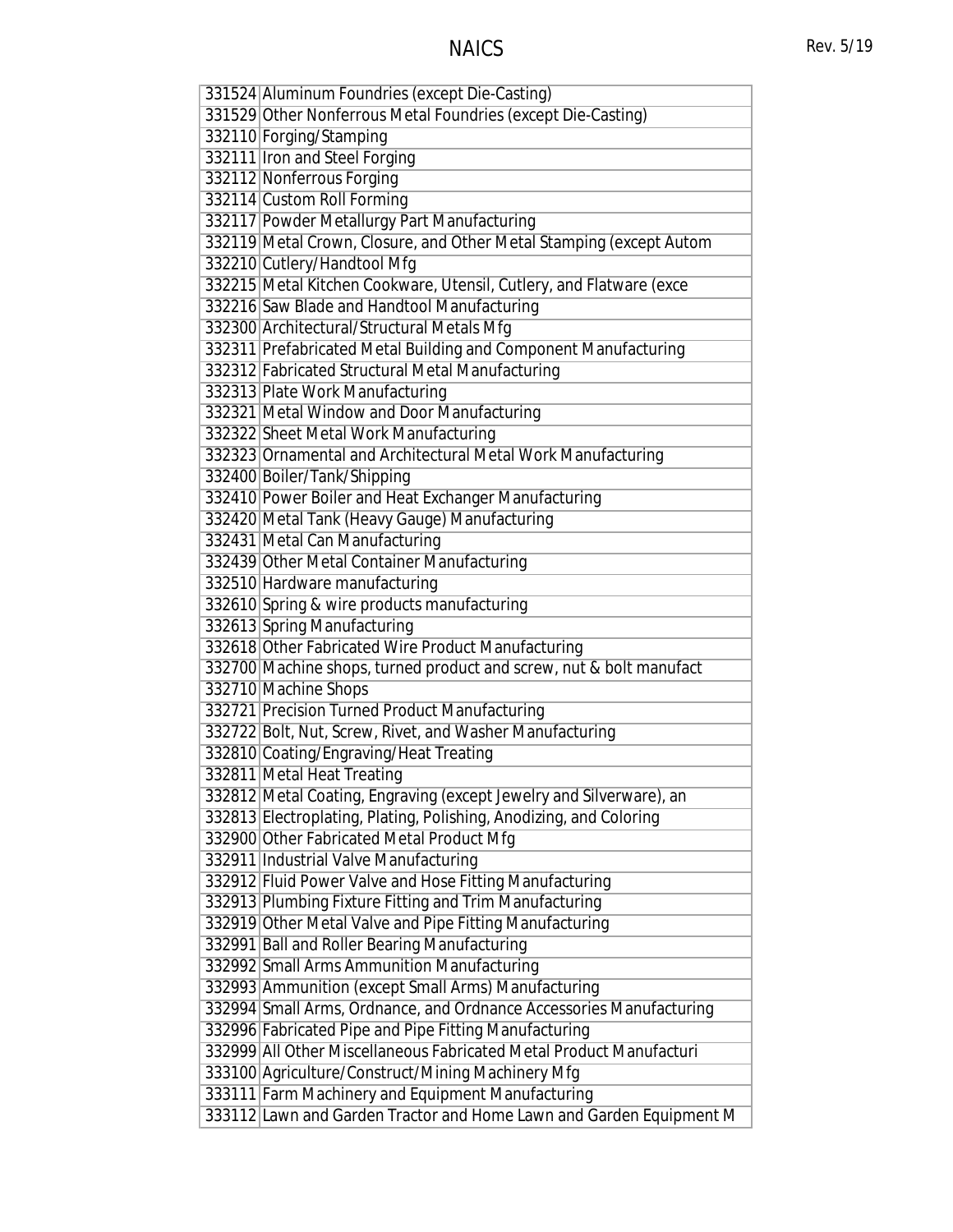| 333120 Construction Machinery Manufacturing                                                                       |
|-------------------------------------------------------------------------------------------------------------------|
| 333131 Mining Machinery and Equipment Manufacturing                                                               |
| 333132 Oil and Gas Field Machinery and Equipment Manufacturing                                                    |
| 333200 Industrial Machinery Mfg                                                                                   |
| 333241 Food Product Machinery Manufacturing                                                                       |
| 333242 Semiconductor Machinery Manufacturing                                                                      |
| 333243 Sawmill, Woodworking, and Paper Machinery Manufacturing                                                    |
| 333244 Printing Machinery and Equipment Manufacturing                                                             |
| 333249 Other Industrial Machinery Manufacturing                                                                   |
| 333310 Commercial/Service Industry Machinery Mfg                                                                  |
| 333314 Optical Instrument and Lens Manufacturing                                                                  |
| 333316 Photographic and Photocopying Equipment Manufacturing                                                      |
| 333318 Other Commercial and Service Industry Machinery Manufacturin                                               |
| 333410 HVAC and Comm Refrigeration Equip Mfg                                                                      |
| 333413 Industrial and Commercial Fan and Blower and Air Purificatio                                               |
| 333414 Heating Equipment (except Warm Air Furnaces) Manufacturing                                                 |
| 333415 Air-Conditioning and Warm Air Heating Equipment and Commerci                                               |
| 333510 Metalworking Machinery Mfg                                                                                 |
| 333511 Industrial Mold Manufacturing                                                                              |
| 333514 Special Die and Tool, Die Set, Jig, and Fixture Manufacturin                                               |
| 333515 Cutting Tool and Machine Tool Accessory Manufacturing                                                      |
| 333517 Machine Tool Manufacturing                                                                                 |
| 333519 Rolling Mill and Other Metalworking Machinery Manufacturing                                                |
| 333610 Engine/Power Transmission Equip Mfg                                                                        |
| 333611 Turbine and Turbine Generator Set Units Manufacturing                                                      |
| 333612 Speed Changer, Industrial High-Speed Drive, and Gear Manufac                                               |
| 333613 Mechanical Power Transmission Equipment Manufacturing                                                      |
| 333618 Other Engine Equipment Manufacturing                                                                       |
| 333900 Other General Purpose Machinery Mfg                                                                        |
| 333911 Pump and Pumping Equipment Manufacturing                                                                   |
| 333912 Air and Gas Compressor Manufacturing                                                                       |
| 333913 Measuring and Dispensing Pump Manufacturing                                                                |
| 333921 Elevator and Moving Stairway Manufacturing                                                                 |
| 333922 Conveyor and Conveying Equipment Manufacturing                                                             |
| 333923 Overhead Traveling Crane, Hoist, and Monorail System Manufac                                               |
| 333924 Industrial Truck, Tractor, Trailer, and Stacker Machinery Ma<br>333991 Power-Driven Handtool Manufacturing |
| 333992 Welding and Soldering Equipment Manufacturing                                                              |
| 333993 Packaging Machinery Manufacturing                                                                          |
| 333994 Industrial Process Furnace and Oven Manufacturing                                                          |
| 333995 Fluid Power Cylinder and Actuator Manufacturing                                                            |
| 333996 Fluid Power Pump and Motor Manufacturing                                                                   |
| 333997 Scale and Balance Manufacturing                                                                            |
| 333999 All Other Miscellaneous General Purpose Machinery Manufactur                                               |
| 334110 Computer/Peripheral Equipment Mfg                                                                          |
| 334111 Electronic Computer Manufacturing                                                                          |
| 334112 Computer Storage Device Manufacturing                                                                      |
| 334118 Computer Terminal and Other Computer Peripheral Equipment Ma                                               |
| 334200 Communications Equipment Mfg                                                                               |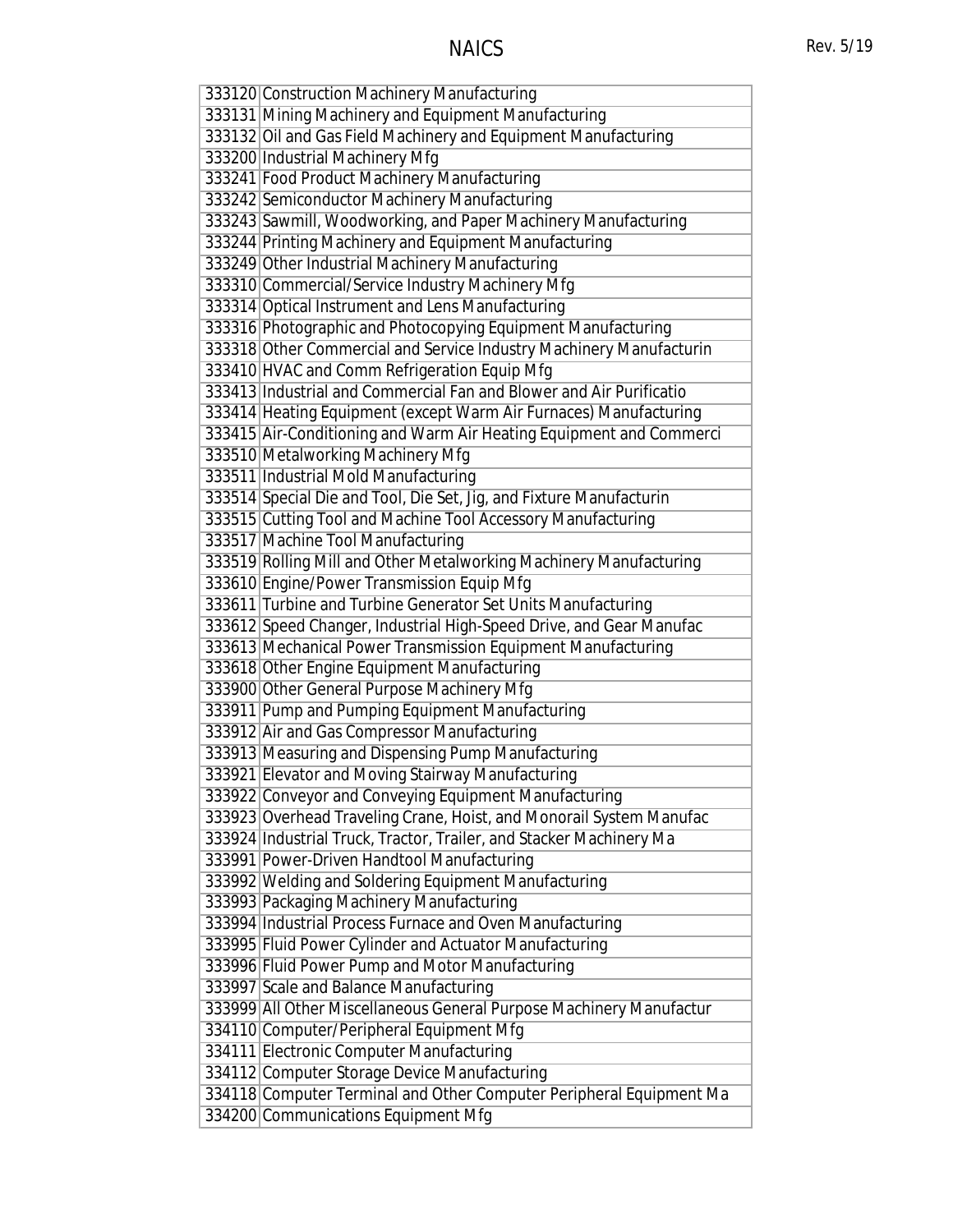| 334210 Telephone Apparatus Manufacturing                            |
|---------------------------------------------------------------------|
| 334220 Radio and Television Broadcasting and Wireless Communication |
| 334290 Other Communications Equipment Manufacturing                 |
| 334310 Audio/Video Equipment Mfg                                    |
| 334410 Other Electronic Component Mfg                               |
| 334412 Bare Printed Circuit Board Manufacturing                     |
| 334413 Semiconductor and Related Device Manufacturing               |
| 334416 Capacitor, Resistor, Coil, Transformer, and Other Inductor M |
| 334417 Electronic Connector Manufacturing                           |
| 334418 Printed Circuit Assembly (Electronic Assembly) Manufacturing |
| 334419 Other Electronic Component Manufacturing                     |
| 334500 Nav/Measuring/Electromedical/Control Instruments Mfg         |
| 334510 Electromedical and Electrotherapeutic Apparatus Manufacturin |
| 334511 Search, Detection, Navigation, Guidance, Aeronautical, and N |
| 334512 Automatic Environmental Control Manufacturing for Residentia |
| 334513 Instruments Manufacturing for Measuring, Displaying, and Con |
| 334514 Totalizing Fluid Meter and Counting Device Manufacturing     |
| 334515 Instrument Manufacturing for Measuring and Testing Electrici |
| 334516 Analytical Laboratory Instrument Manufacturing               |
| 334517 Irradiation Apparatus Manufacturing                          |
| 334519 Other Measuring and Controlling Device Manufacturing         |
| 334610 Magnetic/Optical Media Mfg                                   |
| 334613 Blank Magnetic and Optical Recording Media Manufacturing     |
| 334614 Software and Other Prerecorded Compact Disc, Tape, and Recor |
| 335100 Electric Lighting Equipment Mfg                              |
| 335110 Electric Lamp Bulb and Part Manufacturing                    |
| 335121 Residential Electric Lighting Fixture Manufacturing          |
| 335122 Commercial, Industrial, and Institutional Electric Lighting  |
| 335129 Other Lighting Equipment Manufacturing                       |
| 335200 Household Appliance Mfg                                      |
| 335210 Small Electrical Appliance Manufacturing                     |
| 335221 Household Cooking Appliance Manufacturing                    |
| 335222 Household Refrigerator and Home Freezer Manufacturing        |
| 335224 Household Laundry Equipment Manufacturing                    |
| 335228 Other Major Household Appliance Manufacturing                |
| 335310 Electrical Equipment Mfg                                     |
| 335311 Power, Distribution, and Specialty Transformer Manufacturing |
| 335312 Motor and Generator Manufacturing                            |
| 335313 Switchgear and Switchboard Apparatus Manufacturing           |
| 335314 Relay and Industrial Control Manufacturing                   |
| 335900 Other Electrical Equipment Mfg                               |
| 335911 Storage Battery Manufacturing                                |
| 335912 Primary Battery Manufacturing                                |
| 335921 Fiber Optic Cable Manufacturing                              |
| 335929 Other Communication and Energy Wire Manufacturing            |
| 335931 Current-Carrying Wiring Device Manufacturing                 |
| 335932 Noncurrent-Carrying Wiring Device Manufacturing              |
| 335991 Carbon and Graphite Product Manufacturing                    |
| 335999 All Other Miscellaneous Electrical Equipment and Component M |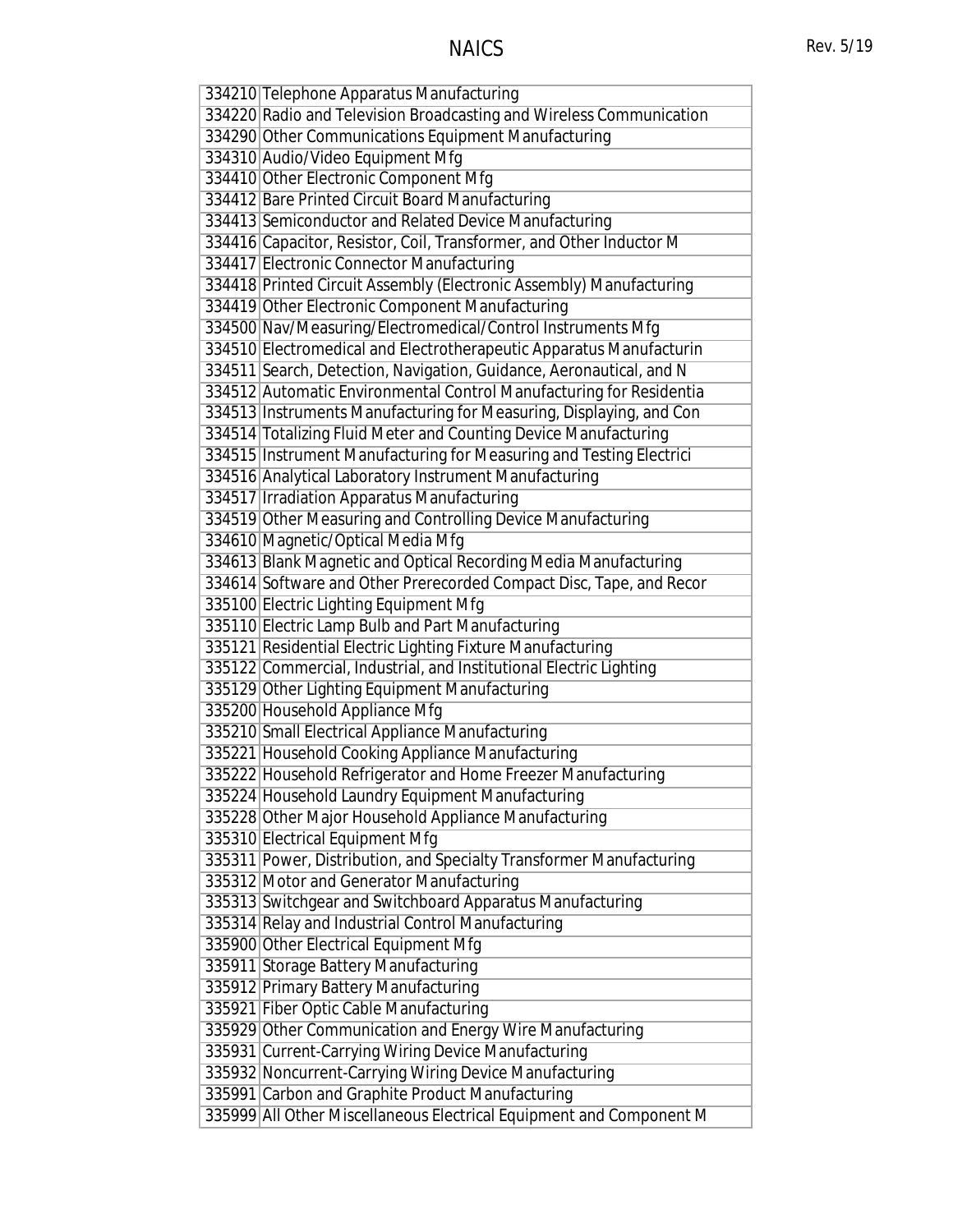| 336100 Motor Vehicle Mfg                                            |
|---------------------------------------------------------------------|
| 336111 Automobile Manufacturing                                     |
| 336112 Light Truck and Utility Vehicle Manufacturing                |
| 336120 Heavy Duty Truck Manufacturing                               |
| 336210 Motor Vehicle Body/Trailer Mfg                               |
| 336211 Motor Vehicle Body Manufacturing                             |
| 336212 Truck Trailer Manufacturing                                  |
| 336213 Motor Home Manufacturing                                     |
| 336214 Travel Trailer and Camper Manufacturing                      |
| 336300 Motor Vehicle Parts Mfg                                      |
| 336310 Motor Vehicle Gasoline Engine and Engine Parts Manufacturing |
| 336320 Motor Vehicle Electrical and Electronic Equipment Manufactur |
| 336330 Motor Vehicle Steering and Suspension Components (except Spr |
| 336340 Motor Vehicle Brake System Manufacturing                     |
| 336350 Motor Vehicle Transmission and Power Train Parts Manufacturi |
| 336360 Motor Vehicle Seating and Interior Trim Manufacturing        |
| 336370 Motor Vehicle Metal Stamping                                 |
| 336390 Other Motor Vehicle Parts Manufacturing                      |
| 336410 Aerospace Product/Parts                                      |
| 336411 Aircraft Manufacturing                                       |
| 336412 Aircraft Engine and Engine Parts Manufacturing               |
| 336413 Other Aircraft Parts and Auxiliary Equipment Manufacturing   |
| 336414 Guided Missile and Space Vehicle Manufacturing               |
| 336415 Guided Missile and Space Vehicle Propulsion Unit and Propuls |
| 336419 Other Guided Missile and Space Vehicle Parts and Auxiliary E |
| 336510 Railroad Rolling Stock Mfg                                   |
| 336610 Ship/Boat Building                                           |
| 336611 Ship Building and Repairing                                  |
| 336612 Boat Building                                                |
| 336990 Other Transportation Equipment Mfg                           |
| 336991 Motorcycle, Bicycle, and Parts Manufacturing                 |
| 336992 Military Armored Vehicle, Tank, and Tank Component Manufactu |
| 336999 All Other Transportation Equipment Manufacturing             |
| 337000 Furniture/Related Product Mfg                                |
| 337110 Wood Kitchen Cabinet and Countertop Manufacturing            |
| 337121 Upholstered Household Furniture Manufacturing                |
| 337122 Nonupholstered Wood Household Furniture Manufacturing        |
| 337124 Metal Household Furniture Manufacturing                      |
| 337125 Household Furniture (except Wood and Metal) Manufacturing    |
| 337127 Institutional Furniture Manufacturing                        |
| 337211 Wood Office Furniture Manufacturing                          |
| 337212 Custom Architectural Woodwork and Millwork Manufacturing     |
| 337214 Office Furniture (except Wood) Manufacturing                 |
| 337215 Showcase, Partition, Shelving, and Locker Manufacturing      |
| 337910 Mattress Manufacturing                                       |
| 337920 Blind and Shade Manufacturing                                |
| 339110 Medical Equipment/Supplies Mfg                               |
| 339112 Surgical and Medical Instrument Manufacturing                |
| 339113 Surgical Appliance and Supplies Manufacturing                |
|                                                                     |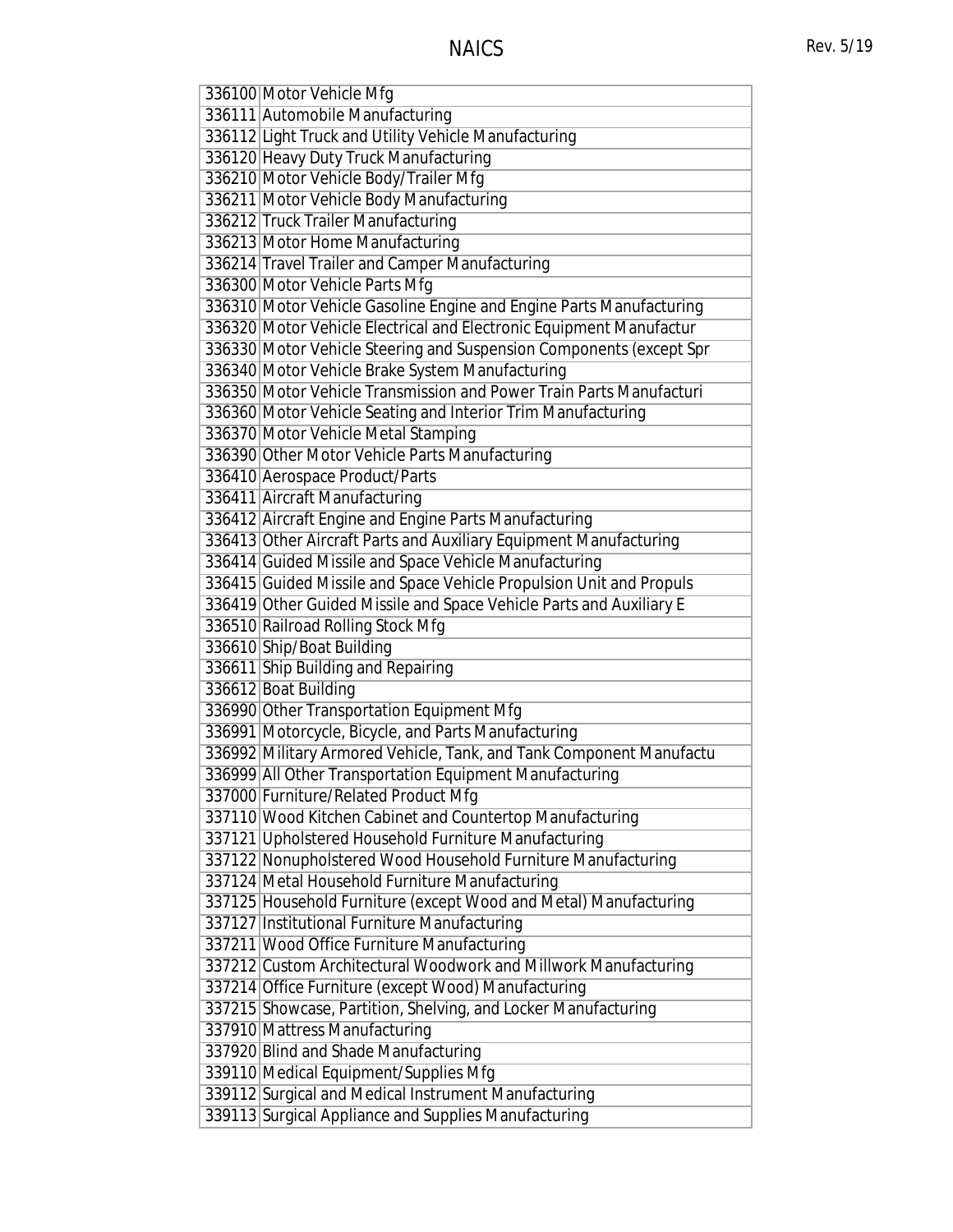| 339114 Dental Equipment and Supplies Manufacturing                  |
|---------------------------------------------------------------------|
| 339115 Ophthalmic Goods Manufacturing                               |
| 339116 Dental Laboratories                                          |
| 339900 Other Misc Mfg                                               |
| 339910 Jewelry and Silverware Manufacturing                         |
| 339920 Sporting and Athletic Goods Manufacturing                    |
| 339930 Doll, Toy, and Game Manufacturing                            |
|                                                                     |
| 339940 Office Supplies (except Paper) Manufacturing                 |
| 339950 Sign Manufacturing                                           |
| 339991 Gasket, Packing, and Sealing Device Manufacturing            |
| 339992 Musical Instrument Manufacturing                             |
| 339993 Fastener, Button, Needle, and Pin Manufacturing              |
| 339994 Broom, Brush, and Mop Manufacturing                          |
| 339995 Burial Casket Manufacturing                                  |
| 339999 All Other Miscellaneous Manufacturing                        |
| 423100 Motor Vehicle and Parts/Supplies                             |
| 423110 Automobile and Other Motor Vehicle Merchant Wholesalers      |
| 423120 Motor Vehicle Supplies and New Parts Merchant Wholesalers    |
| 423130 Tire and Tube Merchant Wholesalers                           |
| 423140 Motor Vehicle Parts (Used) Merchant Wholesalers              |
| 423200 Furniture/Home Furnishings                                   |
| 423210 Furniture Merchant Wholesalers                               |
| 423220 Home Furnishing Merchant Wholesalers                         |
| 423300 Lumber/Other Construction Materials                          |
| 423310 Lumber, Plywood, Millwork, and Wood Panel Merchant Wholesale |
| 423320 Brick, Stone, and Related Construction Material Merchant Who |
| 423330 Roofing, Siding, and Insulation Material Merchant Wholesaler |
| 423390 Other Construction Material Merchant Wholesalers             |
| 423400 Commercial Equipment/Supplies                                |
| 423410 Photographic Equipment and Supplies Merchant Wholesalers     |
| 423420 Office Equipment Merchant Wholesalers                        |
| 423430 Computer and Computer Peripheral Equipment and Software Merc |
| 423440 Other Commercial Equipment Merchant Wholesalers              |
| 423450 Medical, Dental, and Hospital Equipment and Supplies Merchan |
| 423460 Ophthalmic Goods Merchant Wholesalers                        |
|                                                                     |
| 423490 Other Professional Equipment and Supplies Merchant Wholesale |
| 423500 Metal/Mineral (except Petroleum)                             |
| 423510 Metal Service Centers and Other Metal Merchant Wholesalers   |
| 423520 Coal and Other Mineral and Ore Merchant Wholesalers          |
| 423600 Electronic Goods                                             |
| 423610 Electrical Apparatus and Equipment, Wiring Supplies, and Rel |
| 423620 Household Appliances, Electric Housewares, and Consumer Elec |
| 423690 Other Electronic Parts and Equipment Merchant Wholesalers    |
| 423700 Hardware/Plumbing/Heating Equipment                          |
| 423710 Hardware Merchant Wholesalers                                |
| 423720 Plumbing and Heating Equipment and Supplies (Hydronics) Merc |
| 423730 Warm Air Heating and Air-Conditioning Equipment and Supplies |
| 423740 Refrigeration Equipment and Supplies Merchant Wholesalers    |
| 423800 Machinery/Equipment/Supplies                                 |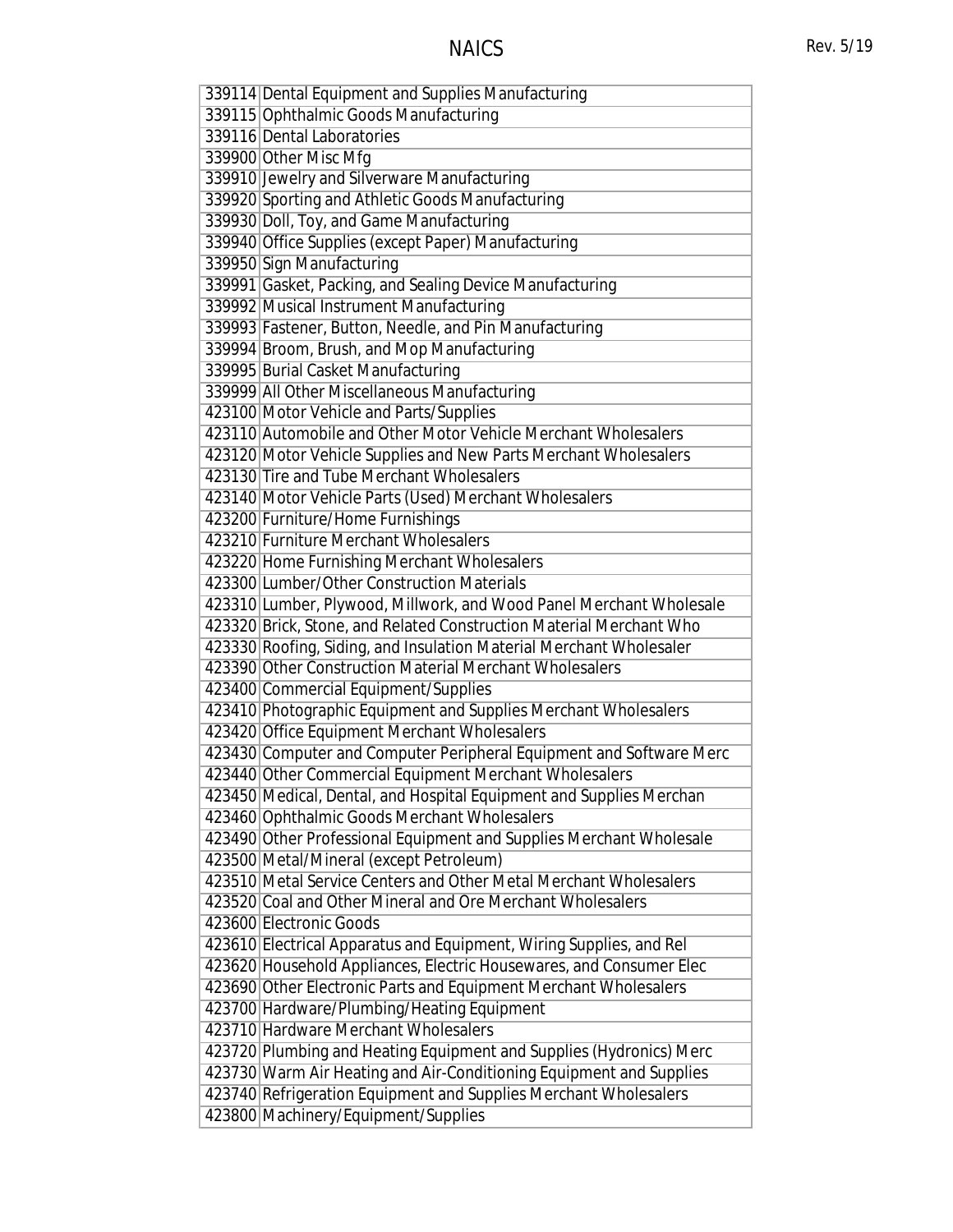# NAICS Rev. 5/19

| 423810 Construction and Mining (except Oil Well) Machinery and Equi |
|---------------------------------------------------------------------|
| 423820 Farm and Garden Machinery and Equipment Merchant Wholesalers |
| 423830 Industrial Machinery and Equipment Merchant Wholesalers      |
| 423840 Industrial Supplies Merchant Wholesalers                     |
| 423850 Service Establishment Equipment and Supplies Merchant Wholes |
| 423860 Transportation Equipment and Supplies (except Motor Vehicle) |
| 423910 Sporting/Recreational Goods                                  |
| 423920 Toy/Hobby Goods                                              |
| 423930 Recyclable Materials                                         |
| 423940 Jewelry/Watch/Precious Stone/Metals                          |
| 423990 Other Misc Durable Goods                                     |
| 424100 Paper/Paper Products                                         |
| 424110 Printing and Writing Paper Merchant Wholesalers              |
| 424120 Stationery and Office Supplies Merchant Wholesalers          |
| 424130 Industrial and Personal Service Paper Merchant Wholesalers   |
| 424210 Druggist's Sundries                                          |
| 424300 Apparel/Notions                                              |
| 424310 Piece Goods, Notions, and Other Dry Goods Merchant Wholesale |
| 424320 Men's and Boys' Clothing and Furnishings Merchant Wholesaler |
| 424330 Women's, Children's, and Infants' Clothing and Accessories M |
| 424340 Footwear Merchant Wholesalers                                |
| 424400 Grocery/Related Products                                     |
| 424410 General Line Grocery Merchant Wholesalers                    |
| 424420 Packaged Frozen Food Merchant Wholesalers                    |
| 424430 Dairy Product (except Dried or Canned) Merchant Wholesalers  |
| 424440 Poultry and Poultry Product Merchant Wholesalers             |
| 424450 Confectionery Merchant Wholesalers                           |
| 424460 Fish and Seafood Merchant Wholesalers                        |
| 424470 Meat and Meat Product Merchant Wholesalers                   |
| 424480 Fresh Fruit and Vegetable Merchant Wholesalers               |
| 424490 Other Grocery and Related Products Merchant Wholesalers      |
| 424500 Farm Product Raw Materials                                   |
| 424510 Grain and Field Bean Merchant Wholesalers                    |
| 424520 Livestock Merchant Wholesalers                               |
| 424590 Other Farm Product Raw Material Merchant Wholesalers         |
| 424600 Chemical Products                                            |
| 424610 Plastics Materials and Basic Forms and Shapes Merchant Whole |
| 424690 Other Chemical and Allied Products Merchant Wholesalers      |
| 424700 Petroleum/Petroleum Products                                 |
| 424710 Petroleum Bulk Stations and Terminals                        |
|                                                                     |
| 424720 Petroleum and Petroleum Products Merchant Wholesalers (excep |
| 424800 Alcoholic Beverages                                          |
| 424810 Beer and Ale Merchant Wholesalers                            |
| 424820 Wine and Distilled Alcoholic Beverage Merchant Wholesalers   |
| 424910 Farm Supplies                                                |
| 424920 Printed Materials                                            |
| 424930 Nursery/Florist's Supplies                                   |
| 424940 Tobacco/Tobacco Products                                     |
| 424950 Paint and Supplies                                           |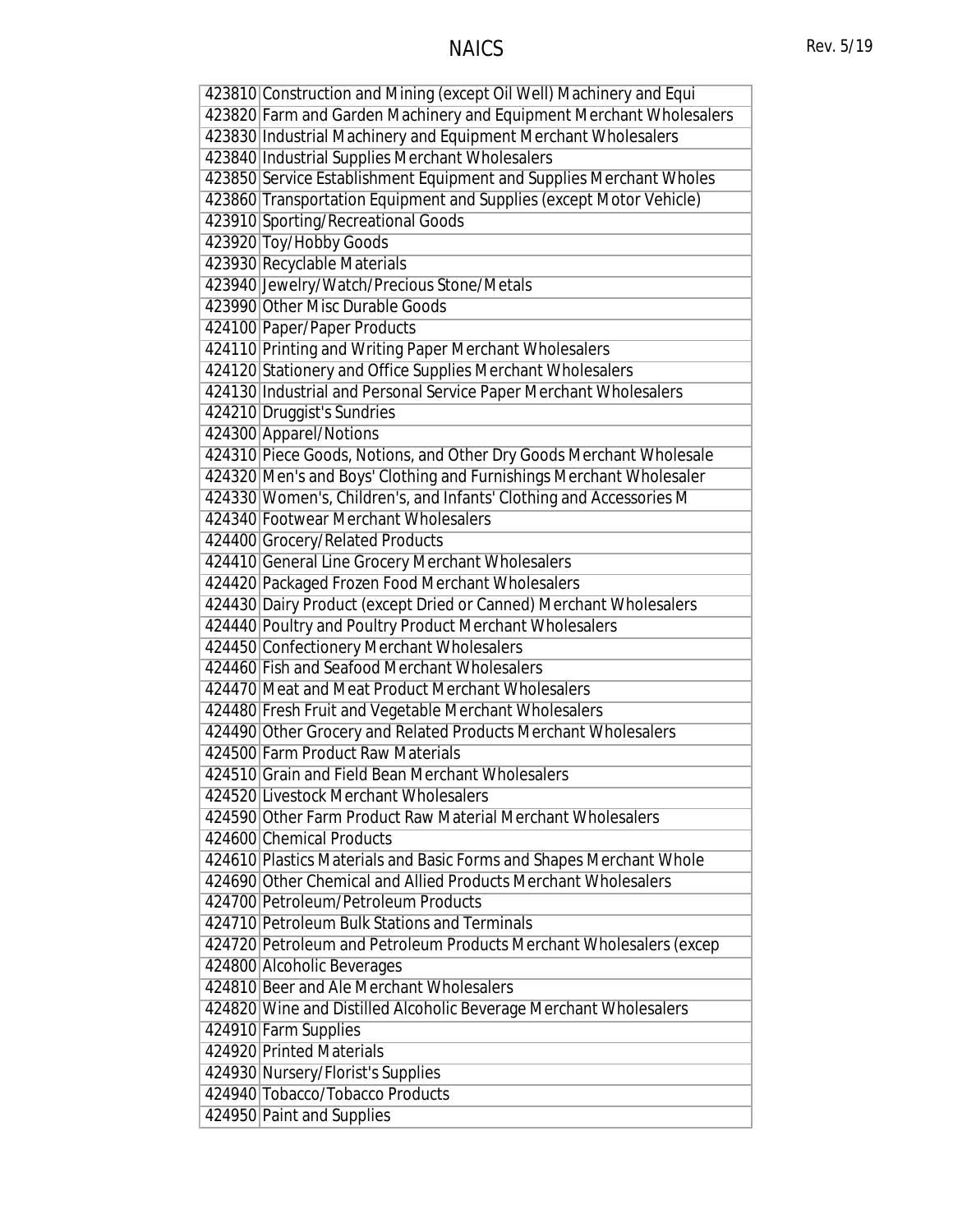| 424990 Other Misc Nondurable Goods                          |
|-------------------------------------------------------------|
| 425110 Business to Business Electronic Markets              |
| 425120 Wholesale Trade Agents/Brokers                       |
| 432690 Chemicals                                            |
| 441100 Automobile Dealers                                   |
| 441110 New Car Dealers                                      |
| 441120 Used Car Dealers                                     |
| 441210 Recreational Vehicle Dealers                         |
| 441221 Motorcycle Dealers                                   |
| 441222 Boat Dealers                                         |
| 441228 Motorcycle, ATV, and All Other Motor Vehicle Dealers |
| 441229 Other Motor Vehicle Dealers                          |
| 441300 Auto Parts and Tire Stores                           |
| 441310 Automotive Parts and Accessories Stores              |
| 441320 Tire Dealers                                         |
| 442110 Furniture Stores                                     |
| 442210 Floor Covering Stores                                |
| 442291 Window Treatment Stores                              |
| 442299 Other Home Furnishings Stores                        |
| 443120 Computer/Software Stores                             |
| 443130 Camera/Photographic Supplies Stores                  |
| 443141 Household Appliance Stores                           |
| 443142 Electronics Stores                                   |
| 444110 Home Centers                                         |
| 444120 Paint/Wallpaper Stores                               |
| 444130 Hardware Stores                                      |
| 444190 Other Building Material Dealers                      |
| 444200 Lawn/Garden Equipment Stores                         |
| 444210 Outdoor Power Equipment Stores                       |
| 444220 Nursery, Garden Center, and Farm Supply Stores       |
| 445110 Grocery Stores                                       |
| 445120 Convenience Stores                                   |
| 445210 Meat Markets                                         |
| 445220 Seafood Markets                                      |
| 445230 Produce Markets                                      |
| 445291 Baked Goods Stores                                   |
| 445292 Confectionery/Nut Stores                             |
| 445299 Other Specialty Food Stores                          |
| 445310 Liquor Stores                                        |
| 446100 Health and Personal Care Stores                      |
| 446110 Pharmacies/Drug Stores                               |
| 446120 Cosmetics/Beauty Supplies Stores                     |
| 446130 Optical Goods Stores                                 |
| 446190 Other Health/Personal Care Stores                    |
| 446191 Food (Health) Supplement Stores                      |
| 446199 All Other Health and Personal Care Stores            |
| 447100 Gas Stations                                         |
| 447110 Gasoline Stations with Convenience Stores            |
| 447190 Other Gasoline Stations                              |
|                                                             |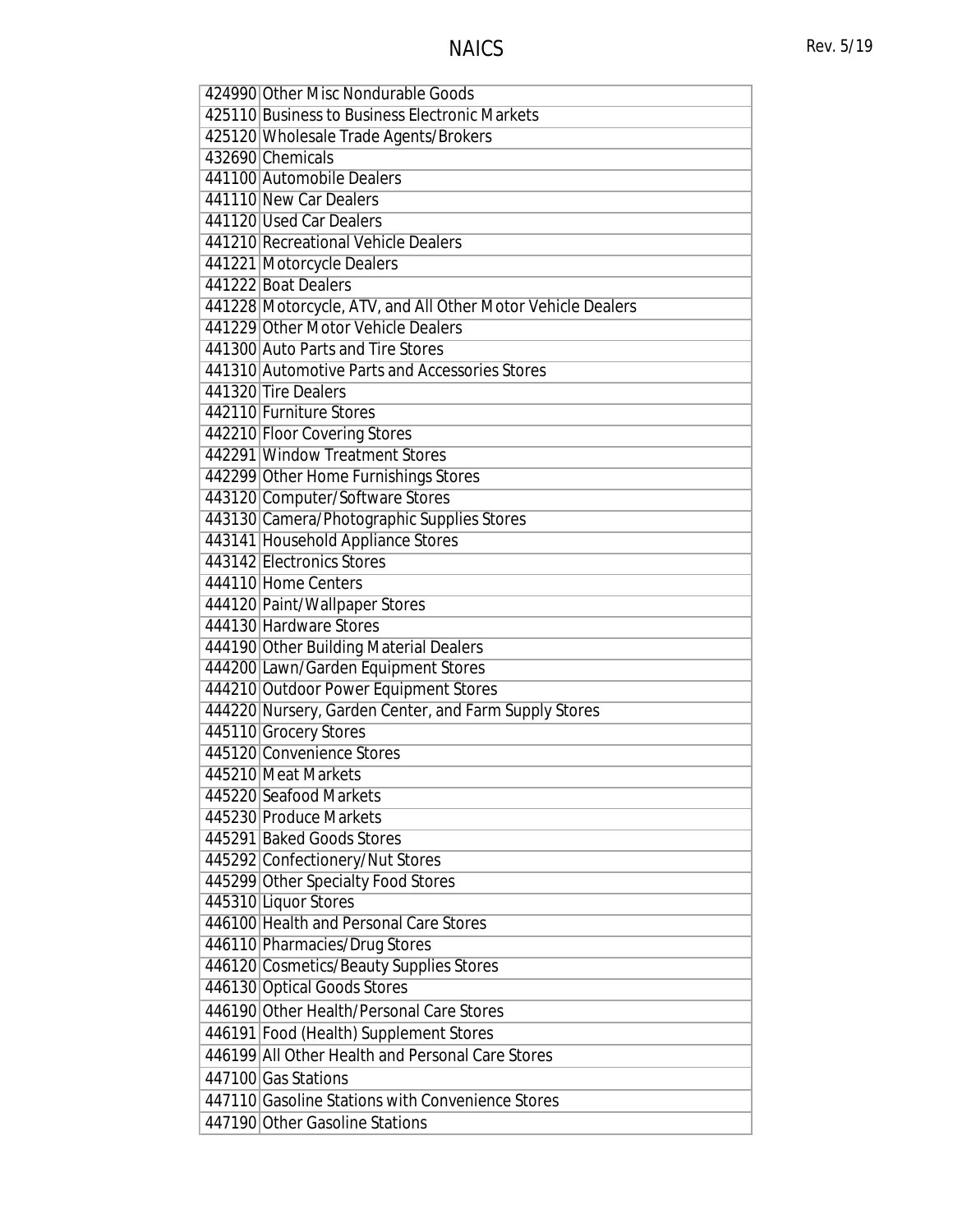| 448110 Men's Clothing Stores                                        |
|---------------------------------------------------------------------|
| 448120 Women's Clothing Stores                                      |
| 448130 Children's Clothing Stores                                   |
| 448140 Family Clothing Stores                                       |
| 448150 Clothing Accessories Stores                                  |
| 448190 Other Clothing Stores                                        |
| 448210 Shoe Stores                                                  |
| 448310 Jewelry Stores                                               |
| 448320 Luggage/Leather Goods Stores                                 |
| 451110 Sporting Goods Stores                                        |
| 451120 Hobby/Toy/Game Stores                                        |
| 451130 Sewing Goods Stores                                          |
| 451140 Musical Instrument/Supplies Stores                           |
| 451211 Book Stores                                                  |
| 451212 News Dealers/Newsstands                                      |
| 451220 Record Stores                                                |
| 452110 Department Stores                                            |
|                                                                     |
| 452111 Department Stores (except Discount Department Stores)        |
| 452112 Discount Department Stores                                   |
| 452900 Other General Merchandise Stores                             |
| 452910 Warehouse Clubs and Supercenters                             |
| 452990 All Other General Merchandise Stores                         |
| 453110 Florists                                                     |
| 453200 Office Supplies, Stationery and Gift Stores                  |
| 453210 Office Supplies Stores                                       |
| 453220 Gift Stores                                                  |
| 453310 Used Merchandise Stores                                      |
| 453910 Pet/Pet Supplies Stores                                      |
| 453920 Art Dealers                                                  |
| 453930 Mobile Home Dealers                                          |
| 453990 Other Miscellaneous Store Retailers                          |
| 453991 Tobacco Stores                                               |
| 453998 All Other Miscellaneous Store Retailers (except Tobacco Stor |
| 454110 E-Shopping/Mail Order Houses                                 |
| 454111 Electronic Shopping                                          |
| 454112 Electronic Auctions                                          |
| 454113 Mail-Order Houses                                            |
| 454210 Vending Machine Operators                                    |
| 454310 Fuel Dealers                                                 |
|                                                                     |
| 454311 Heating Oil Dealers                                          |
| 454312 Liquefied Petroleum Gas Dealers                              |
| 454319 Other Fuel Dealers                                           |
| 454390 Other Direct Selling Establishments                          |
| 481000 Air Transportation                                           |
| 481111 Scheduled Passenger Air Transportation                       |
| 481112 Scheduled Freight Air Transportation                         |
| 481211 Nonscheduled Chartered Passenger Air Transportation          |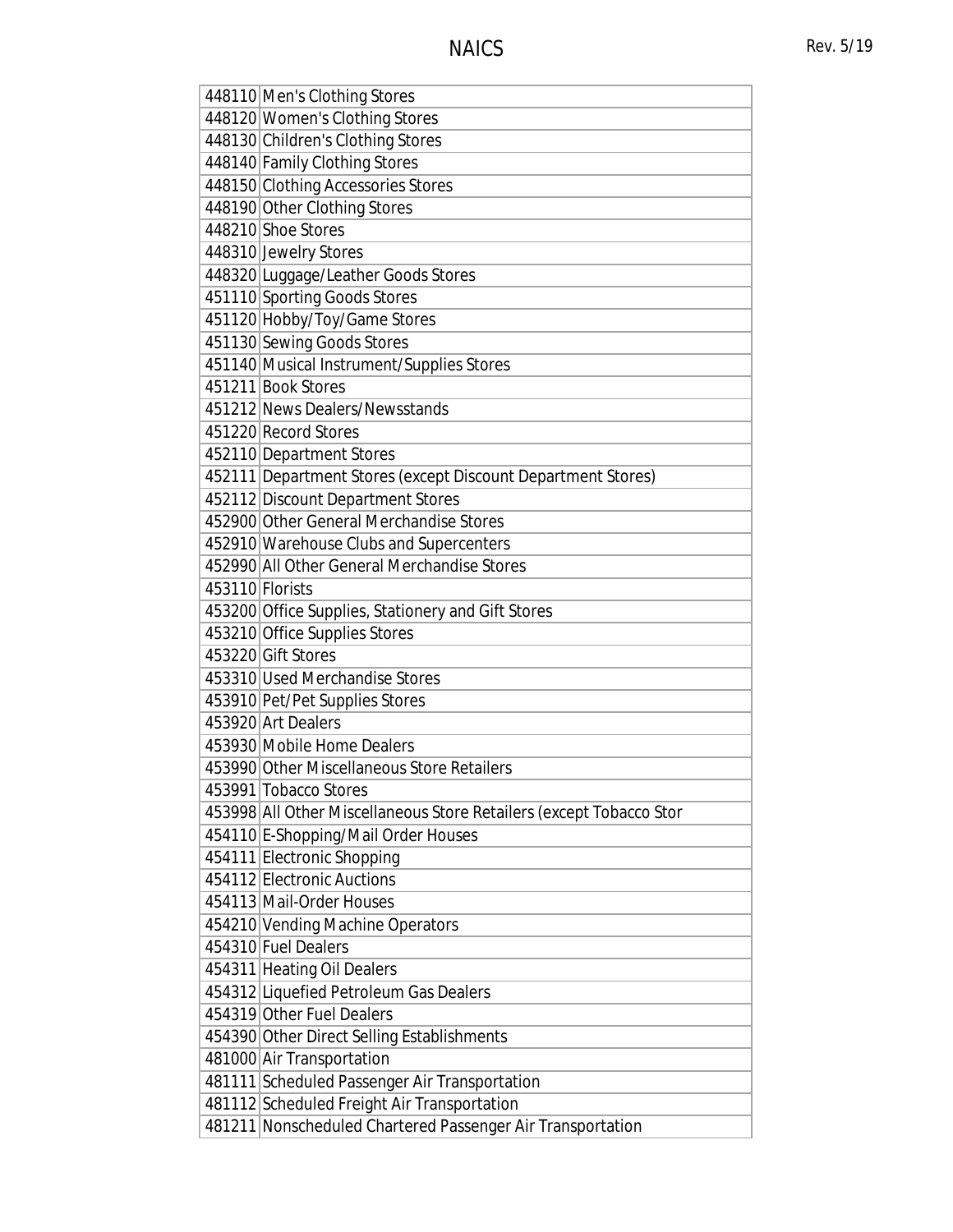| 481212 Nonscheduled Chartered Freight Air Transportation            |
|---------------------------------------------------------------------|
| 481219 Other Nonscheduled Air Transportation                        |
| 482110 Rail Transportation                                          |
| 482111 Line-Haul Railroads                                          |
| 482112 Short Line Railroads                                         |
| 483000 Water Transportation                                         |
| 483111   Deep Sea Freight Transportation                            |
| 483112 Deep Sea Passenger Transportation                            |
| 483113 Coastal and Great Lakes Freight Transportation               |
| 483114 Coastal and Great Lakes Passenger Transportation             |
| 483211 Inland Water Freight Transportation                          |
| 483212 Inland Water Passenger Transportation                        |
| 484110 Local Trucking                                               |
| 484120 Long-distance Trucking                                       |
| 484121 General Freight Trucking, Long-Distance, Truckload           |
| 484122 General Freight Trucking, Long-Distance, Less Than Truckload |
| 484200 Specialized Freight Trucking                                 |
| 484210 Used Household and Office Goods Moving                       |
| 484220 Specialized Freight (except Used Goods) Trucking, Local      |
| 484230 Specialized Freight (except Used Goods) Trucking, Long-Dista |
| 485110 Urban Transit Systems                                        |
| 485111 Mixed Mode Transit Systems                                   |
| 485112 Commuter Rail Systems                                        |
| 485113 Bus and Other Motor Vehicle Transit Systems                  |
| 485119 Other Urban Transit Systems                                  |
| 485210 Interurban/Rural Bus Transportation                          |
| 485310 Taxi Service                                                 |
| 485320 Limousine Service                                            |
| 485410 School/Employee Bus Transportation                           |
| 485510 Charter Bus Industry                                         |
| 485990 Other Passenger Transportation                               |
| 485991 Special Needs Transportation                                 |
| 485999 All Other Transit and Ground Passenger Transportation        |
| 486000 Pipeline Transportation                                      |
| 486110 Pipeline Transportation of Crude Oil                         |
| 486210 Pipeline Transportation of Natural Gas                       |
| 486910 Pipeline Transportation of Refined Petroleum Products        |
| 486990 All Other Pipeline Transportation                            |
| 487000 Scenic/Sightseeing Transportation                            |
| 487110 Scenic and Sightseeing Transportation, Land                  |
| 487210 Scenic and Sightseeing Transportation, Water                 |
| 487990 Scenic and Sightseeing Transportation, Other                 |
| 488100 Air Transportation Support                                   |
| 488111 Air Traffic Control                                          |
| 488119 Other Airport Operations                                     |
| 488190 Other Support Activities for Air Transportation              |
| 488210 Rail Transportation Support                                  |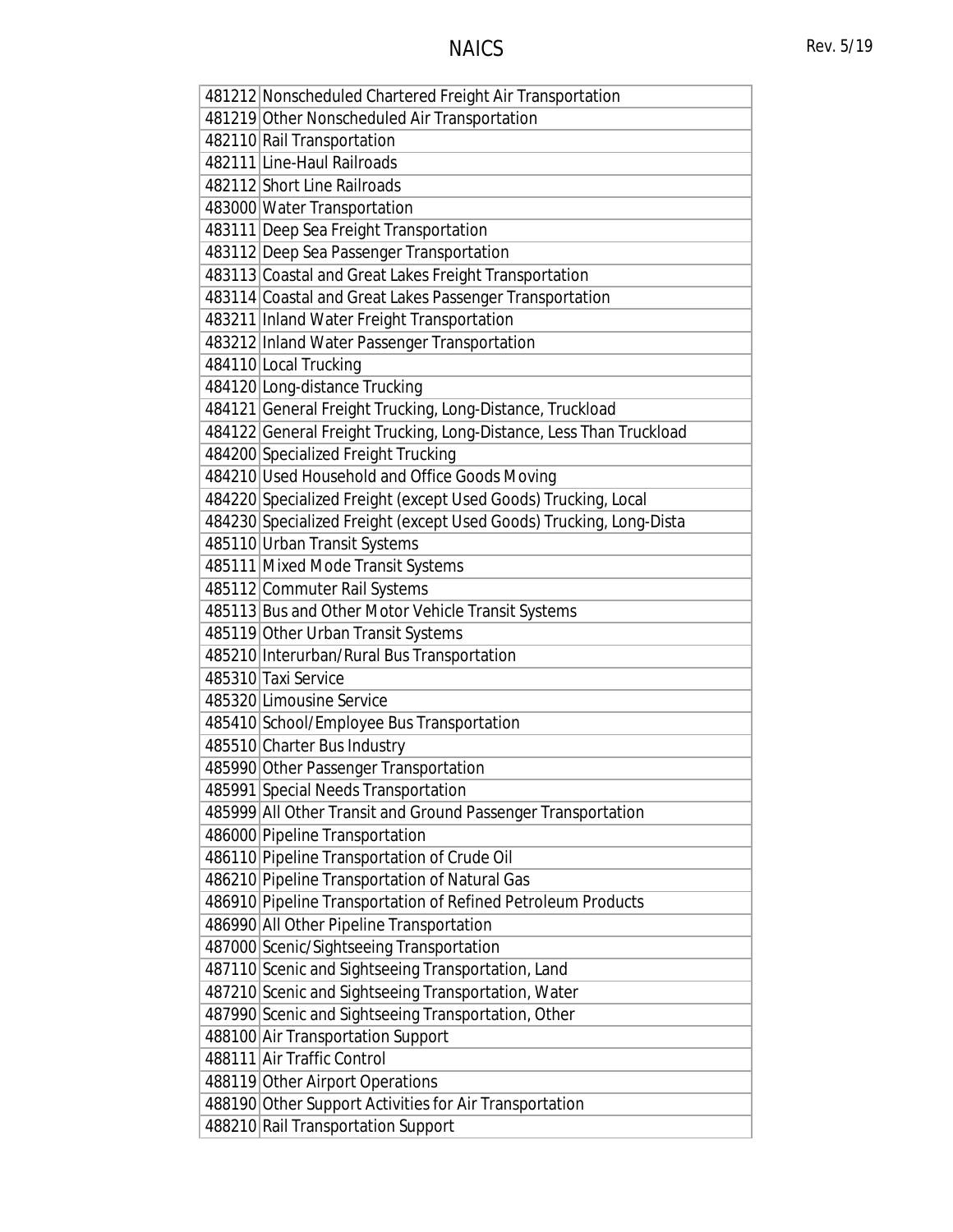| 488300 Water Transportation Support                      |
|----------------------------------------------------------|
| 488310 Port and Harbor Operations                        |
| 488320 Marine Cargo Handling                             |
| 488330 Navigational Services to Shipping                 |
| 488390 Other Support Activities for Water Transportation |
| 488410 Motor Vehicle Towing                              |
| 488490 Other Road Transportation Support                 |
| 488510 Freight Transportation Arrangement                |
| 488990 Other Transportation Support                      |
| 488991 Packing and Crating                               |
| 488999 All Other Support Activities for Transportation   |
| 491110 Postal Service                                    |
| 492110 Couriers                                          |
| 492210 Local Messengers/Delivery                         |
| 493100 Warehousing/Storage                               |
| 493110 General Warehousing and Storage                   |
| 493120 Refrigerated Warehousing and Storage              |
| 493130 Farm Product Warehousing and Storage              |
| 493190 Other Warehousing and Storage                     |
| 511110 Newspaper Publishers                              |
| 511120 Periodical Publishers                             |
| 511130 Book Publishers                                   |
| 511140 Directory/Mailing List Publishers                 |
| 511190 Other Publishers                                  |
| 511191 Greeting Card Publishers                          |
| 511199 All Other Publishers                              |
| 511210 Software Publishers                               |
| 512100 Motion Picture/Video Industries                   |
| 512110 Motion Picture and Video Production               |
| 512120 Motion Picture and Video Distribution             |
| 512131 Motion Picture Theaters (except Drive-Ins)        |
| 512132 Drive-In Motion Picture Theaters                  |
| 512191 Teleproduction and Other Postproduction Services  |
| 512199 Other Motion Picture and Video Industries         |
| 512200 Sound Recording Industries                        |
| 512210 Record Production                                 |
| 512220 Integrated Record Production/Distribution         |
| 512230 Music Publishers                                  |
| 512240 Sound Recording Studios                           |
| 512290 Other Sound Recording Industries                  |
| 515100 Radio/Television Broadcasting                     |
| 515111 Radio Networks                                    |
| 515112 Radio Stations                                    |
| 515120 Television Broadcasting                           |
| 515210 Cable/Other Subscription Programming              |
| 516110 Internet Publishing/Broadcasting                  |
| 517000 Telecommunications                                |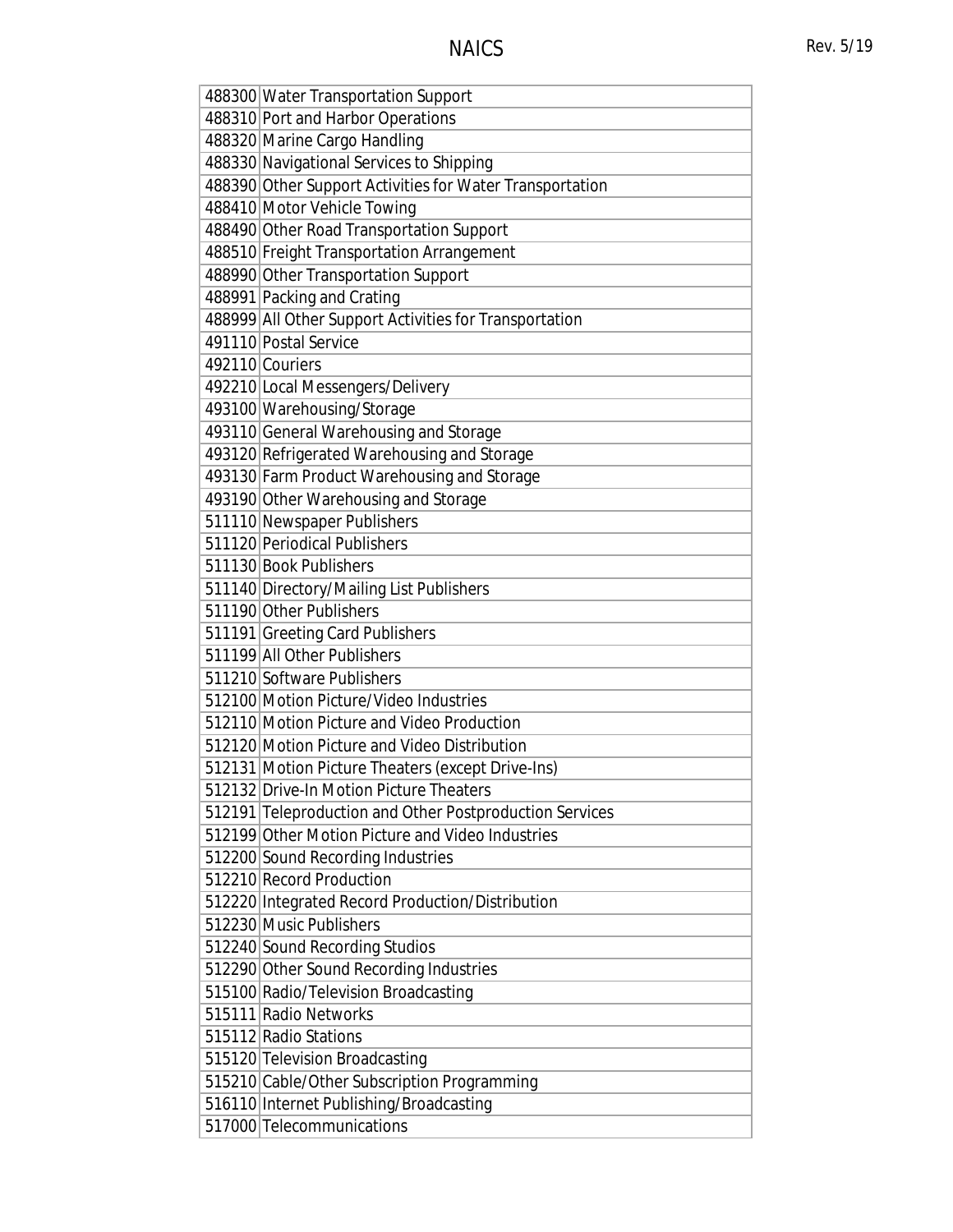| 517110 Wired Telecommunications Carriers                            |
|---------------------------------------------------------------------|
| 517210 Wireless Telecommunications Carriers (except Satellite)      |
| 517410 Satellite Telecommunications                                 |
| 517911 Telecommunications Resellers                                 |
| 517919 All Other Telecommunications                                 |
| 518111 Internet Service Providers                                   |
| 518112 Web Search Portals                                           |
| 518210 Data Processing/Hosting/Related Services                     |
| 519100 Other Information Services                                   |
| 519110 News Syndicates                                              |
| 519120 Libraries and Archives                                       |
| 519130 Internet Publishing and Broadcasting and Web Search Portals  |
| 519190 All Other Information Services                               |
| 521110 Monetary Authorities-Central Bank                            |
| 522110 Commercial Banking                                           |
| 522120 Savings Institutions                                         |
| 522130 Credit Unions                                                |
| 522190 Other Depository Credit Intermediation                       |
| 522210 Credit Card Issuing                                          |
| 522220 Sales Financing                                              |
| 522291 Consumer Lending                                             |
| 522292 Real Estate Credit                                           |
| 522293 International Trade Financing                                |
| 522294 Secondary Market Financing                                   |
| 522298 Other Non-depository Credit Intermediation                   |
| 522300 Credit Intermediation Activities                             |
| 522310 Mortgage and Nonmortgage Loan Brokers                        |
| 522320 Financial Transactions Processing, Reserve, and Clearinghous |
| 522390 Other Activities Related to Credit Intermediation            |
| 523110 Investment Banking/Securities Dealing                        |
| 523120 Securities Brokerage                                         |
| 523130 Commodity Contracts Dealing                                  |
| 523140 Commodity Contracts Brokerage                                |
| 523210 Securities/Commodity Exchanges                               |
| 523900 Other Financial Investment Activities                        |
| 523910 Miscellaneous Intermediation                                 |
| 523920 Portfolio Management                                         |
| 523930 Investment Advice                                            |
| 523991 Trust, Fiduciary, and Custody Activities                     |
| 523999 Miscellaneous Financial Investment Activities                |
| 524113 Direct Life Insurance Carriers                               |
| 524114 Direct Health and Medical Insurance Carriers                 |
| 524126 Direct Property and Casualty Insurance Carriers              |
| 524127 Direct Title Insurance Carriers                              |
| 524128 Other Direct Insurance (except Life, Health, and Medical) Ca |
| 524130 Reinsurance Carriers                                         |
| 524140 Life/Health/Medical Insurance/Reinsurance Carriers           |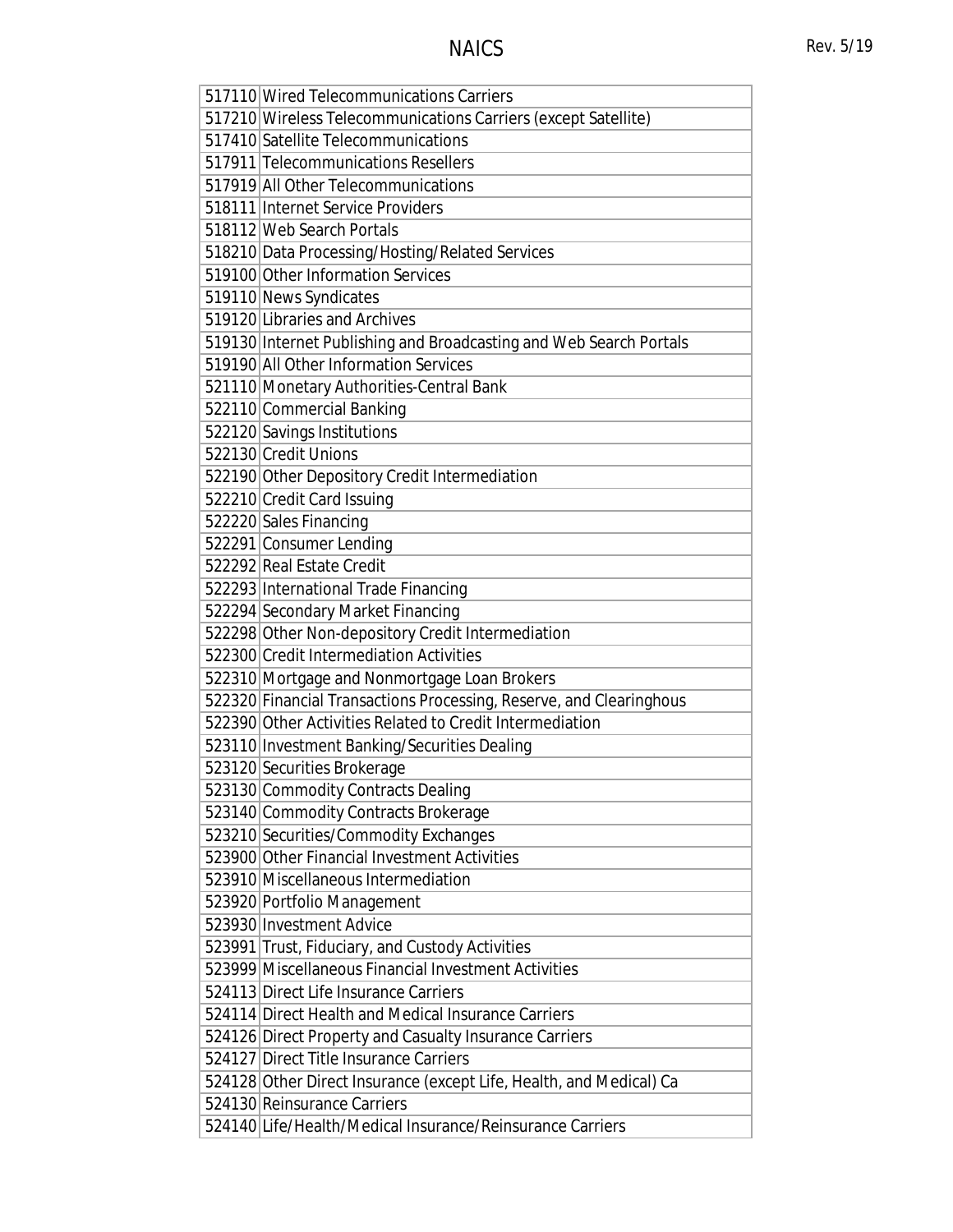| 524150 Insurance/Reinsurance Carriers                               |
|---------------------------------------------------------------------|
| 524210 Insurance Agencies and Brokerages                            |
| 524290 Other Insurance Related Activities                           |
| 524291 Claims Adjusting                                             |
| 524292 Third Party Administration of Insurance and Pension Funds    |
| 524298 All Other Insurance Related Activities                       |
| 525100 Insurance/Employee Benefit Funds                             |
| 525110 Pension Funds                                                |
| 525120 Health and Welfare Funds                                     |
| 525190 Other Insurance Funds                                        |
| 525910 Open-End Investment Funds                                    |
| 525920 Trusts/Estates/Agency Accounts                               |
| 525930 Real Estate Investment Trusts                                |
| 525990 Other Financial Vehicles                                     |
| 531110 Residential Bldgs/Dwellings Lessors                          |
| 531114 Cooperative Housing                                          |
| 531120 Nonresidential Buildings Lessors                             |
| 531130 Mini-warehouses and Self-Storage Units Lessors               |
| 531190 Other Real Estate Property Lessors                           |
| 531210 Real Estate Agents/Brokers                                   |
| 531310 Real Estate Property Managers                                |
| 531311 Residential Property Managers                                |
| 531312 Nonresidential Property Managers                             |
| 531320 Real Estate Appraisers                                       |
| 531390 Other Activities Related to Real Estate                      |
| 532100 Auto/Truck/RV Equipment Rental/Leasing                       |
| 532111 Passenger car rental                                         |
| 532112 Passenger car leasing                                        |
| 532120 Truck, Utility Trailer, and RV (Recreational Vehicle) Rental |
| 532210 Consumer Electronics/Appliances Rental                       |
| 532220 Formal Wear/Costume Rental                                   |
| 532230 Video Rental                                                 |
| 532290 Other Consumer Goods Rental                                  |
| 532291 Home Health Equipment Rental                                 |
| 532292 Recreational Goods Rental                                    |
| 532299 All Other Consumer Goods Rental                              |
| 532310 General Rental Centers                                       |
|                                                                     |
| 532400 Commercial Equipment Rental (Farm and Medical)               |
| 532411 Commercial Air, Rail, and Water Transportation Equipment Ren |
| 532412 Construction, Mining, and Forestry Machinery and Equipment R |
| 532420 Office Machinery and Equipment Rental and Leasing            |
| 532490 Other Commercial and Industrial Machinery and Equipment Rent |
| 533110 Nonfinancial Intangible Assets Lessors                       |
| 533390 Theatrical Equipment                                         |
| 541110 Lawyers                                                      |
| 541190 Other Legal Services                                         |
| 541191 Title Abstract and Settlement Offices                        |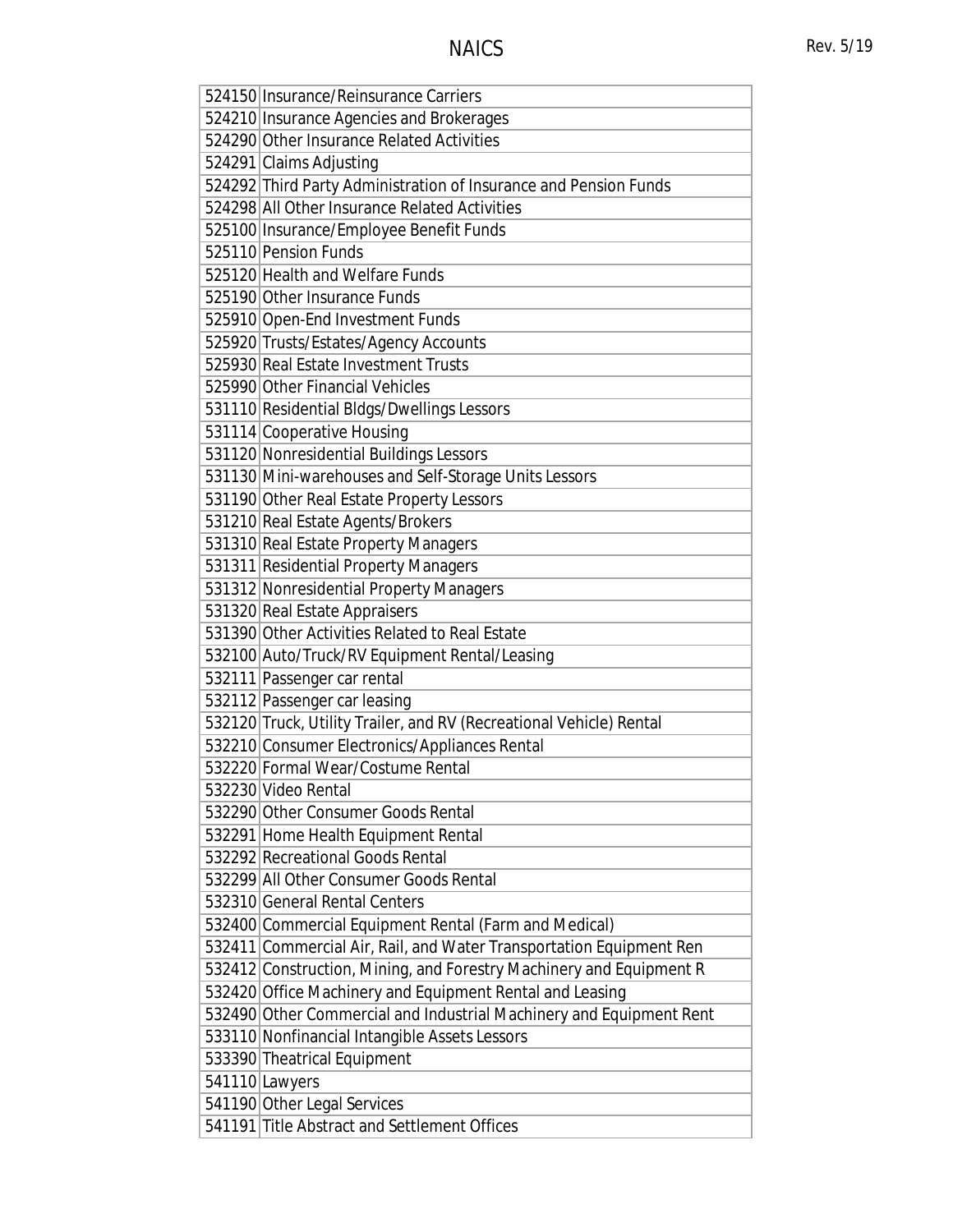| 541199 All Other Legal Services                                       |
|-----------------------------------------------------------------------|
| 541211 Certified Public Accountants                                   |
| 541213 Tax Preparation Services                                       |
| 541214 Payroll Services                                               |
| 541219 Other Accounting Services                                      |
| 541310 Architectural Services                                         |
| 541320 Landscape Architecture Services                                |
| 541330 Engineering Services                                           |
| 541340 Drafting Services                                              |
| 541350 Building Inspection Services                                   |
| 541360 Geophysical Surveying/Mapping Services                         |
| 541370 Surveying/Mapping Services                                     |
| 541380 Testing Laboratories                                           |
| 541400 Specialized Design Services                                    |
| 541410 Interior Design Services                                       |
| 541420 Industrial Design Services                                     |
| 541430 Graphic Design Services                                        |
| 541490 Other Specialized Design Services                              |
| 541511 Custom Computer Programming Services                           |
| 541512 Computer Systems Design Services                               |
| 541513 Computer Facilities Mgmt Services                              |
| 541519 Other Computer Related Services                                |
| 541600 Mgmt/Scientific/Technical/Consulting Services                  |
| 541611 Administrative Management and General Management Consulting    |
| 541612 Human Resources Consulting Services                            |
| 541613 Marketing Consulting Services                                  |
| 541614 Process, Physical Distribution, and Logistics Consulting Ser   |
| 541618 Other Management Consulting Services                           |
| 541620 Environmental Consulting Services                              |
| 541690 Other Scientific and Technical Consulting Services             |
| 541700 Scientific Research/Development Services                       |
| 541711 Research and Development in Biotechnology                      |
| 541712 Research and Development in the Physical, Engineering, and L   |
|                                                                       |
| 541720 Research and Development in the Social Sciences and Humaniti   |
| 541800 Advertising/Related Services                                   |
| 541810 Advertising Agencies                                           |
| 541820 Public Relations Agencies                                      |
| 541830 Media Buying Agencies                                          |
| 541840 Media Representatives                                          |
| 541850 Outdoor Advertising                                            |
| 541860 Direct Mail Advertising                                        |
| 541870 Advertising Material Distribution Services                     |
| 541890 Other Services Related to Advertising                          |
| 541910 Marketing Research/Public Opinion Polling                      |
| 541920 Photographic Services                                          |
| 541921 Photography Studios, Portrait<br>541922 Commercial Photography |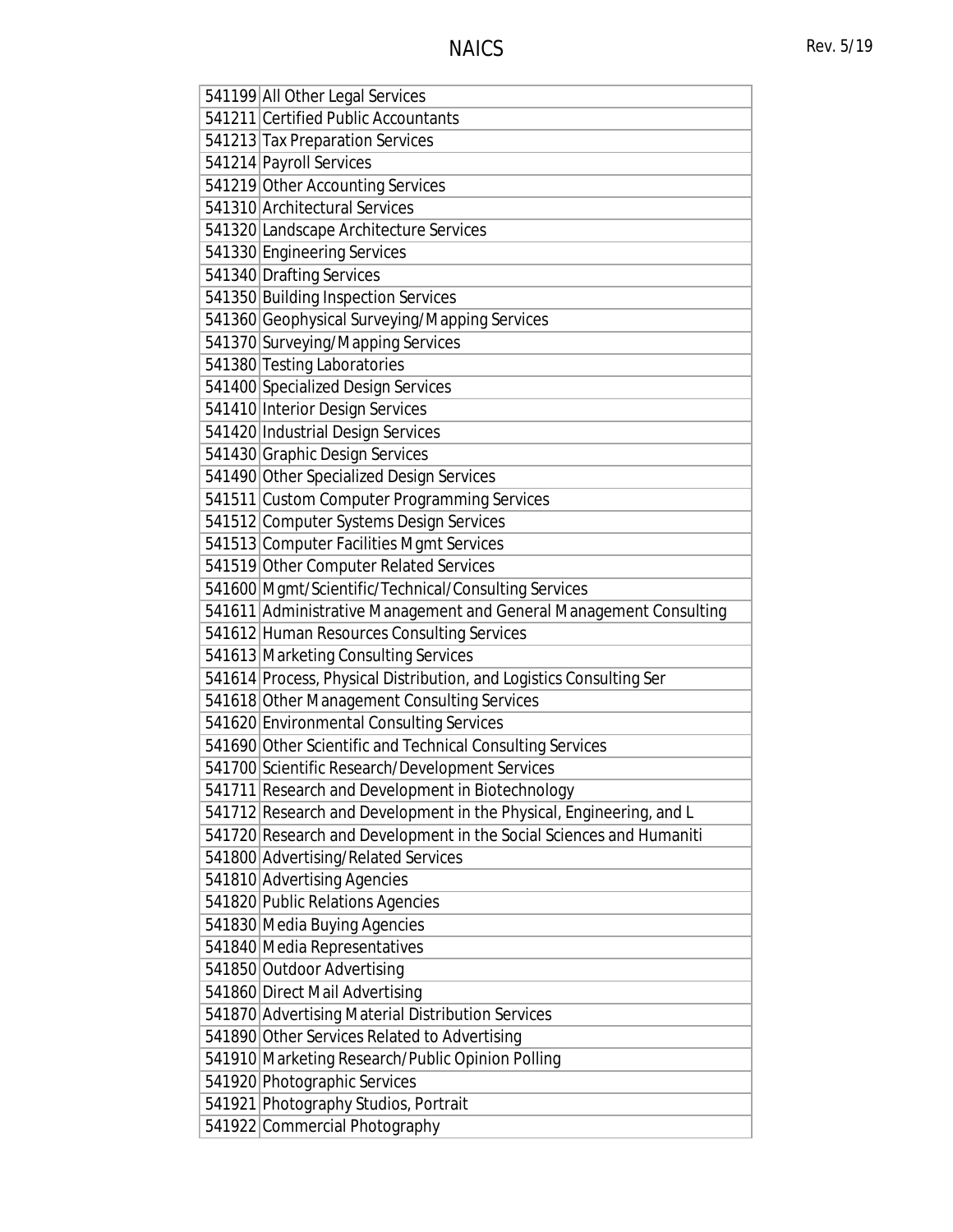| 541930 Translation/Interpretation Services                   |
|--------------------------------------------------------------|
| 541940 Veterinary Services                                   |
| 541990 Other Professional/Scientific/Technical Services      |
| 551111 Bank Holding Companies                                |
| 551112 Other Holding Companies                               |
| 551114 Corporate, Subsidiary, and Regional Managing Offices  |
| 561110 Office Administrative Services                        |
| 561210 Facilities Support Services                           |
| 561300 Employment Services                                   |
| 561311 Employment Placement Agencies                         |
| 561312 Executive Search Services                             |
| 561320 Temporary Help Services                               |
| 561330 Professional Employer Organizations                   |
| 561410 Document Prep Services                                |
| 561420 Call Centers                                          |
| 561421 Telephone Answering Services                          |
| 561422 Telemarketing Bureaus and Other Contact Centers       |
| 561430 Business Service Centers                              |
| 561431 Private Mail Centers                                  |
| 561439 Other Business Service Centers (including Copy Shops) |
| 561440 Collection Agencies                                   |
| 561450 Credit Bureaus                                        |
| 561490 Other Business Support Services                       |
| 561491 Repossession Services                                 |
| 561492 Court Reporting and Stenotype Services                |
| 561499 All Other Business Support Services                   |
| 561500 Travel Arrangement Services                           |
| 561510 Travel Agencies                                       |
| 561520 Tour Operators                                        |
| 561591 Convention and Visitors Bureaus                       |
| 561599 All Other Travel Arrangement and Reservation Services |
| 561600 Investigation and Security Services                   |
| 561611 Investigation Services                                |
| 561612 Security Guards and Patrol Services                   |
| 561613 Armored Car Services                                  |
| 561621 Security Systems Services (except Locksmiths)         |
| 561622 Locksmiths                                            |
| 561710 Exterminating Services                                |
| 561720 Janitorial Services                                   |
| 561730 Landscaping Services                                  |
| 561740 Carpet/Upholstery Cleaning                            |
| 561790 Other Buildings/Dwellings Services                    |
| 561900 Other Support Services                                |
| 561910 Packaging and Labeling Services                       |
| 561920 Photography Services                                  |
| 561990 All Other Support Services                            |
| 562000 Waste Management Services                             |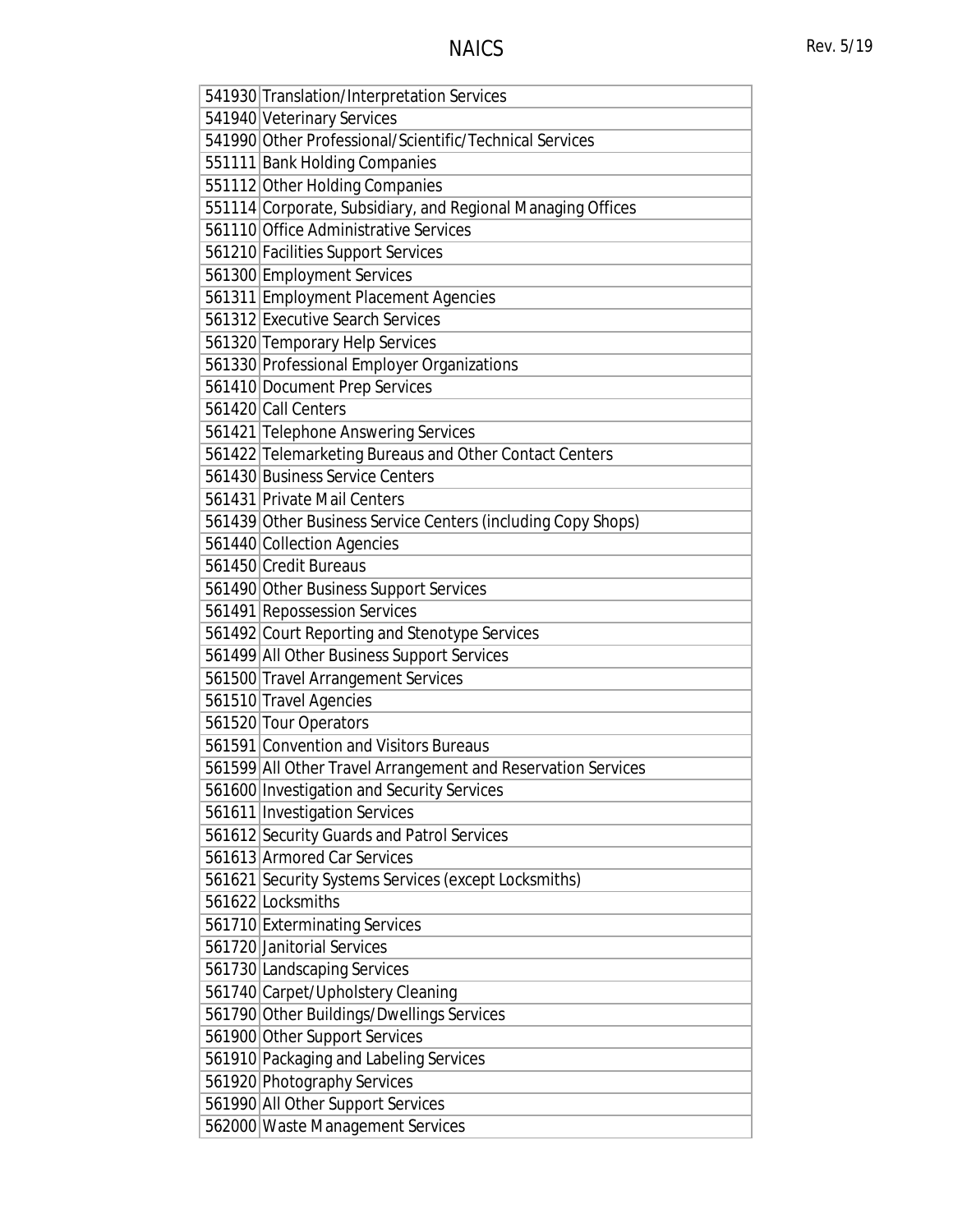| 562111 Solid Waste Collection                            |
|----------------------------------------------------------|
| 562112 Hazardous Waste Collection                        |
| 562119 Other Waste Collection                            |
| 562211 Hazardous Waste Treatment and Disposal            |
| 562212 Solid Waste Landfill                              |
| 562213 Solid Waste Combustors and Incinerators           |
| 562219 Other Nonhazardous Waste Treatment and Disposal   |
| 562910 Remediation Services                              |
| 562920 Materials Recovery Facilities                     |
| 562991 Septic Tank and Related Services                  |
| 562998 All Other Miscellaneous Waste Management Services |
| 611000 Educational Services                              |
| 611110 Elementary and Secondary Schools                  |
| 611210 Junior Colleges                                   |
| 611310 Colleges, Universities, and Professional Schools  |
| 611410 Business and Secretarial Schools                  |
| 611420 Computer Training                                 |
| 611430 Professional and Management Development Training  |
| 611511 Cosmetology and Barber Schools                    |
| 611512 Flight Training                                   |
| 611513 Apprenticeship Training                           |
| 611519 Other Technical and Trade Schools                 |
| 611610 Fine Arts Schools                                 |
| 611620 Sports and Recreation Instruction                 |
| 611630 Language Schools                                  |
| 611691 Exam Preparation and Tutoring                     |
| 611692 Automobile Driving Schools                        |
| 611699 All Other Miscellaneous Schools and Instruction   |
| 611710 Educational Support Services                      |
| 621111 Physicians                                        |
| 621112 Mental Health Specialists                         |
| 621210 Dentists                                          |
| 621310 Chiropractors                                     |
| 621320 Optometrists                                      |
| 621330 Mental Health Practitioners                       |
| 621340 Physical/Occupational Therapists                  |
| 621391 Podiatrists                                       |
| 621399 Other Misc Health Practitioners                   |
| 621410 Family Planning Centers                           |
| 621420 Outpatient Mental Health/Substance Abuse Ctrs     |
| 621491 HMO Medical Centers                               |
| 621492 Kidney Dialysis Centers                           |
| 621493 Freestanding Emergency Centers                    |
| 621498 Other Outpatient Care Centers                     |
| 621510 Medical/Diagnostic Labs                           |
| 621511 Medical Laboratories                              |
| 621512 Diagnostic Imaging Centers                        |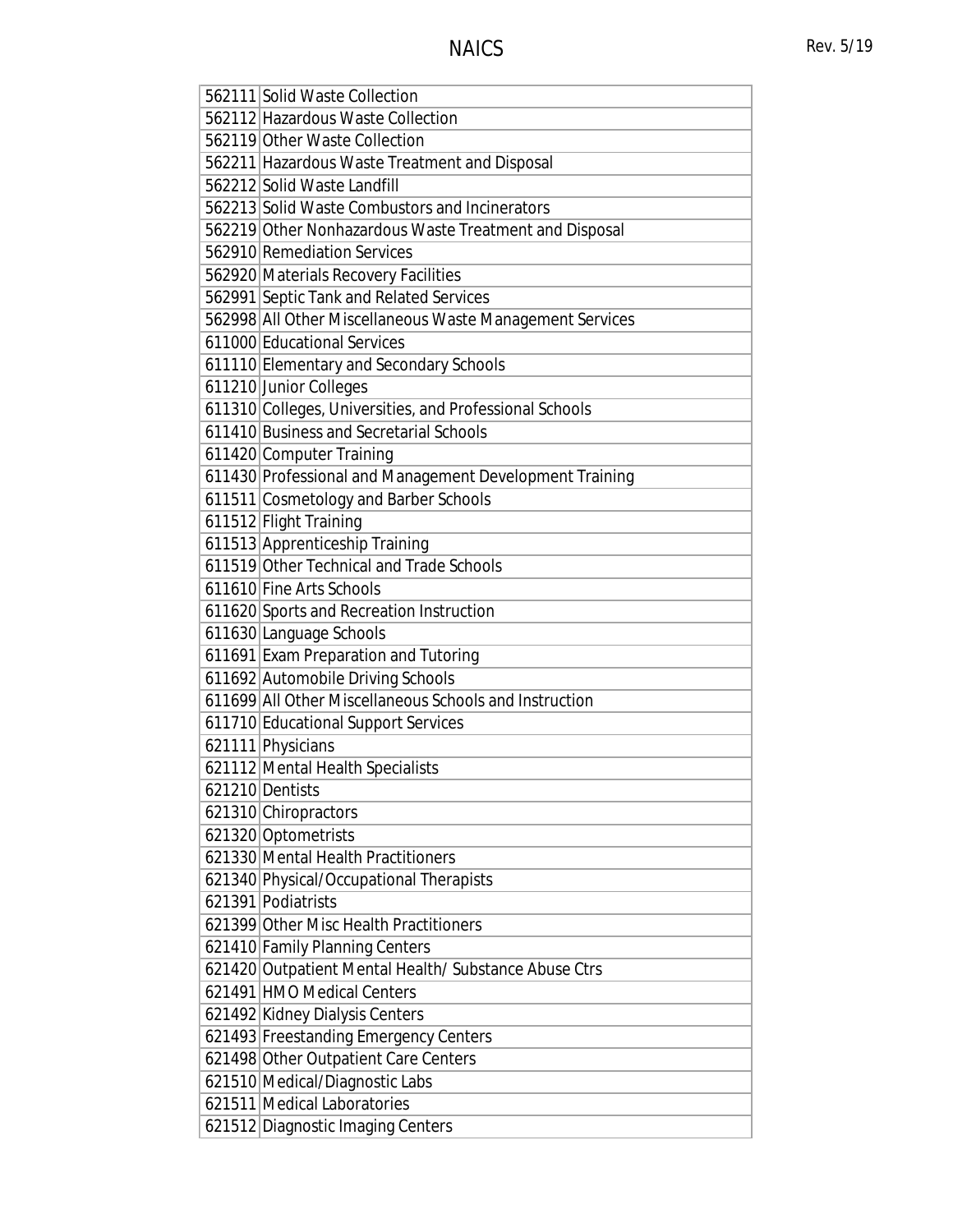| 621610 Home Health Care Services                                    |
|---------------------------------------------------------------------|
| 621900 Other Health Care Services                                   |
| 621910 Ambulance Services                                           |
| 621991 Blood and Organ Banks                                        |
| 621999 All Other Miscellaneous Ambulatory Health Care Services      |
| 622000 Hospitals                                                    |
| 622110 General Medical and Surgical Hospitals                       |
| 622210 Psychiatric and Substance Abuse Hospitals                    |
| 622310 Specialty (except Psychiatric and Substance Abuse) Hospitals |
| 623000 Nursing/Residential Care Facilities                          |
| 623110 Nursing Care Facilities (Skilled Nursing Facilities)         |
| 623210 Residential Intellectual and Developmental Disability Facili |
| 623220 Residential Mental Health and Substance Abuse Facilities     |
| 623311 Continuing Care Retirement Communities                       |
| 623312 Assisted Living Facilities for the Elderly                   |
| 623990 Other Residential Care Facilities                            |
| 624100 Individual/Family Services                                   |
| 624110 Child and Youth Services                                     |
| 624120 Services for the Elderly and Persons with Disabilities       |
| 624190 Other Individual and Family Services                         |
| 624200 Community Food/Housing/Emergency/Other Relief Services       |
| 624210 Community Food Services                                      |
| 624221 Temporary Shelters                                           |
| 624229 Other Community Housing Services                             |
| 624230 Emergency and Other Relief Services                          |
| 624310 Vocational Rehabilitation Services                           |
| 624410 Child Day Care Services                                      |
| 711100 Performing Arts Companies                                    |
| 711110 Theater Companies and Dinner Theaters                        |
| 711120 Dance Companies                                              |
| 711130 Musical Groups and Artists                                   |
| 711190 Other Performing Arts Companies                              |
| 711210 Spectator Sports                                             |
| 711211 Sports Teams and Clubs                                       |
| 711212 Racetracks                                                   |
| 711219 Other Spectator Sports                                       |
| 711300 Promoters of Arts/Sports/Similar Events                      |
| 711310 Promoters of Performing Arts, Sports, and Similar Events wit |
| 711320 Promoters of Performing Arts, Sports, and Similar Events wit |
| 711410 Agents/Managers for Athletes/Entertainers                    |
| 711510 Independent Artists/Writers/Performers                       |
| 712100 Museums/Historical/Similar Institutions                      |
| 712110 Museums                                                      |
| 712120 Historical Sites                                             |
| 712130 Zoos and Botanical Gardens                                   |
| 712190 Nature Parks and Other Similar Institutions                  |
| 713100 Amusement Parks and Arcades                                  |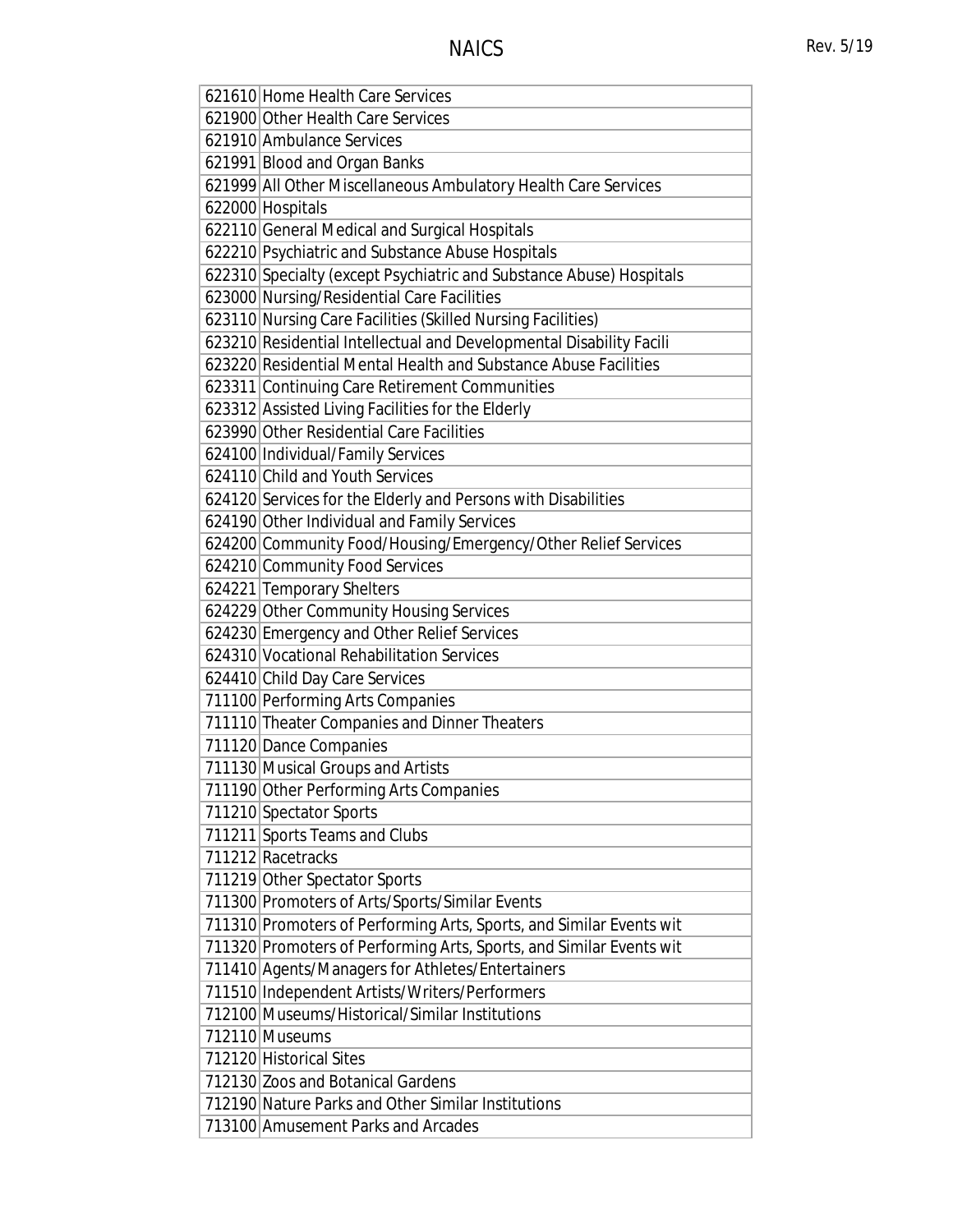| 713110 Amusement and Theme Parks                                    |
|---------------------------------------------------------------------|
| 713120 Amusement Arcades                                            |
|                                                                     |
| 713200 Gambling Industries                                          |
| 713210 Casinos (except Casino Hotels)                               |
| 713290 Other Gambling Industries                                    |
| 713900 Other Amusement/Recreation Industries (Gyms)                 |
| 713910 Golf Courses and Country Clubs                               |
| 713920 Skiing Facilities                                            |
| 713930 Marinas                                                      |
| 713940 Fitness and Recreational Sports Centers                      |
| 713950 Bowling Centers                                              |
| 713990 All Other Amusement and Recreation Industries                |
| 721110 Hotels and Motels                                            |
| 721120 Casino Hotels                                                |
| 721191 Bed and Breakfast Inns                                       |
| 721199 Other Lodging                                                |
| 721210 RV (Recreational Vehicle) Parks/Camps                        |
| 721211 RV (Recreational Vehicle) Parks and Campgrounds              |
| 721214 Recreational and Vacation Camps (except Campgrounds)         |
| 721310 Boarding Houses                                              |
| 722110 Full-Service Restaurants/Cafeterias                          |
| 722210 Limited-Service Eating Places                                |
| 722300 Special Food Services (Caterers)                             |
| 722310 Foodservice Contractors                                      |
| 722320 Caterers                                                     |
| 722330 Mobile Food Services                                         |
| 722410 Drinking Places (Alcoholic Beverages)                        |
| 722511 Full-Service Restaurants                                     |
| 722513 Limited-Service Restaurants                                  |
| 722514 Cafeterias, Grill Buffets, and Buffets                       |
| 722515 Snack and Nonalcoholic Beverage Bars                         |
| 811110 Auto Mechanical and Electrical Repairs                       |
| 811111 General Automotive Repair                                    |
| 811112 Automotive Exhaust System Repair                             |
| 811113 Automotive Transmission Repair                               |
| 811118 Other Automotive Mechanical and Electrical Repair and Mainte |
|                                                                     |
| 811120 Auto Body/Paint/Interior/Glass Repair                        |
| 811121 Automotive Body, Paint, and Interior Repair and Maintenance  |
| 811122 Automotive Glass Replacement Shops                           |
| 811190 Other Automotive Repair (washing/waxing)                     |
| 811191 Automotive Oil Change and Lubrication Shops                  |
| 811192 Car Washes                                                   |
| 811198 All Other Automotive Repair and Maintenance                  |
| 811210 Electronic/Precision Equipment Repair                        |
| 811211 Consumer Electronics Repair and Maintenance                  |
| 811212 Computer and Office Machine Repair and Maintenance           |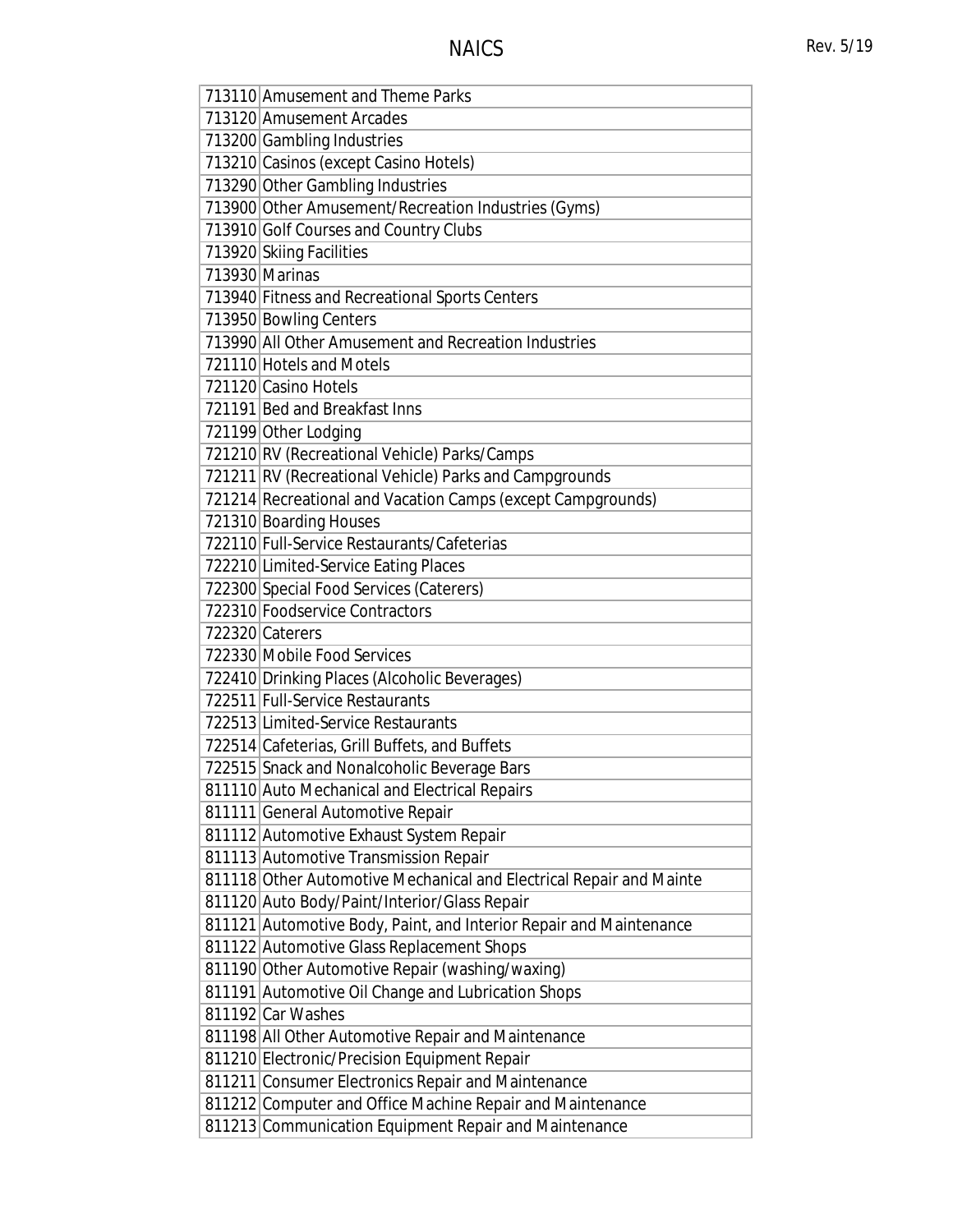# NAICS Rev. 5/19

| 811219 Other Electronic and Precision Equipment Repair and Maintena |
|---------------------------------------------------------------------|
| 811310 Equipment Repair of Commercial Machinery                     |
| 811410 Home/Garden Equipment Repair                                 |
| 811411 Home and Garden Equipment Repair and Maintenance             |
| 811412 Appliance Repair and Maintenance                             |
| 811420 Reupholstery/Furniture Repair                                |
| 811430 Footwear/Leather Goods Repair                                |
| 811490 Other Personal Goods Repair                                  |
| 812111 Barber Shops                                                 |
| 812112 Beauty Salons                                                |
| 812113 Nail Salons                                                  |
| 812191 Diet and Weight Reducing Centers                             |
| 812199 Other Personal Care Services                                 |
| 812210 Funeral Homes/Funeral Services                               |
| 812220 Cemeteries/Crematories                                       |
| 812310 Coin-Operated Laundries/Drycleaners                          |
| 812320 Dry cleaning/Laundry Services                                |
| 812330 Linen/Uniform Supply                                         |
| 812331 Linen Supply                                                 |
| 812332 Industrial Launderers                                        |
| 812910 Pet Care Services                                            |
| 812920 Photofinishing                                               |
| 812921 Photofinishing Laboratories (except One-Hour)                |
| 812922 One-Hour Photofinishing                                      |
| 812930 Parking Lots/Garages                                         |
| 812990 Other Personal Services                                      |
| 813000 Civic/Religious/Similar Organizations                        |
| 813110 Religious Organizations                                      |
| 813211 Grantmaking Foundations                                      |
| 813212 Voluntary Health Organizations                               |
| 813219 Other Grantmaking and Giving Services                        |
| 813311 Human Rights Organizations                                   |
| 813312 Environment, Conservation and Wildlife Organizations         |
| 813319 Other Social Advocacy Organizations                          |
| 813410 Civic and Social Organizations                               |
| 813910 Business Associations                                        |
| 813920 Professional Organizations                                   |
| 813930 Labor Unions and Similar Labor Organizations                 |
| 813940 Political Organizations                                      |
| 813990 Other Civic/Religeous/Similar Organizations                  |
| 814110 Private Households                                           |
| 921110 Executive Offices                                            |
| 921120 Legislative Bodies                                           |
| 921130 Public Finance Activities                                    |
| 921140 Executive and Legislative Offices, Combined                  |
| 921150 American Indian and Alaska Native Tribal Governments         |
| 921190 Other General Government Support                             |